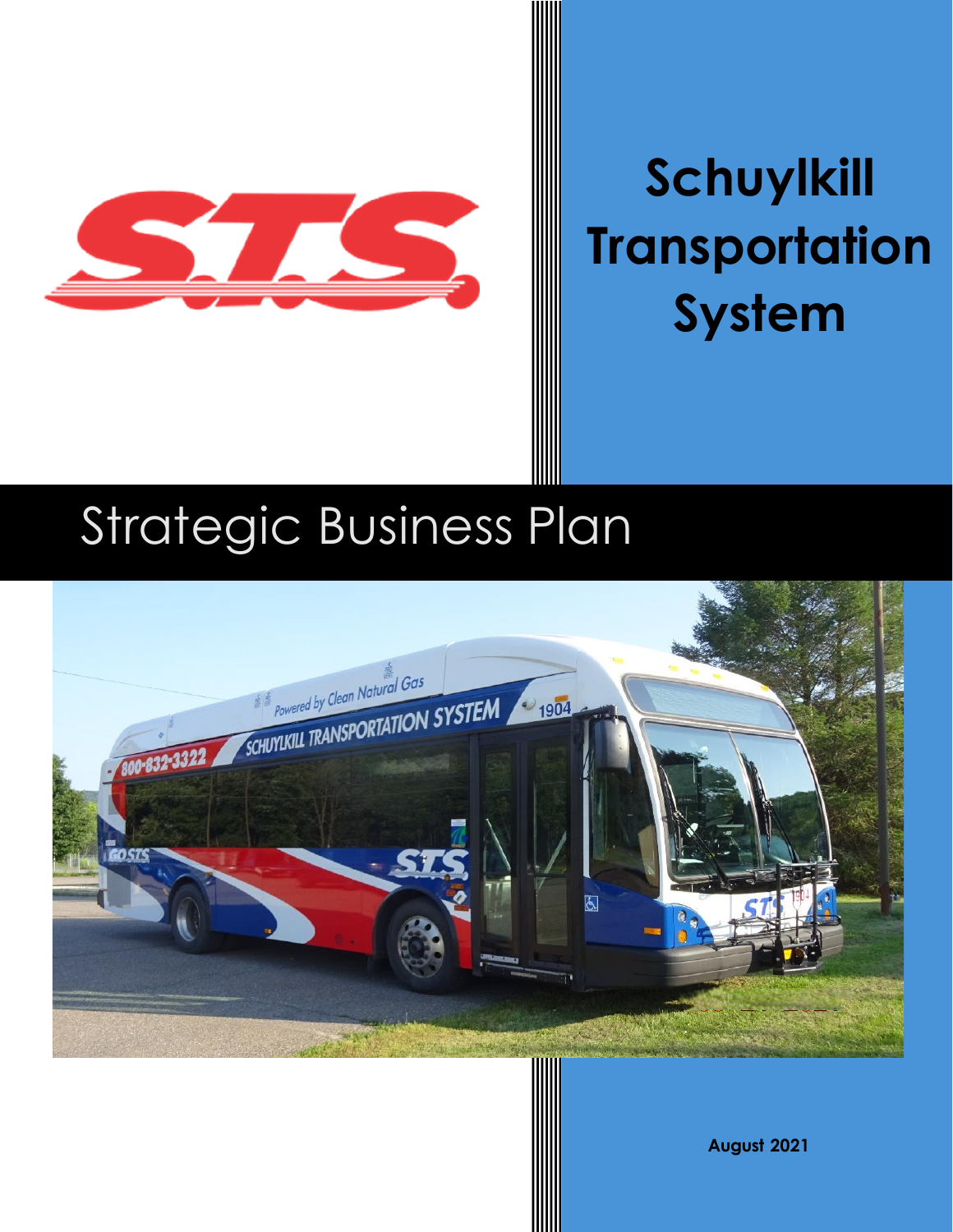# **Table of Contents**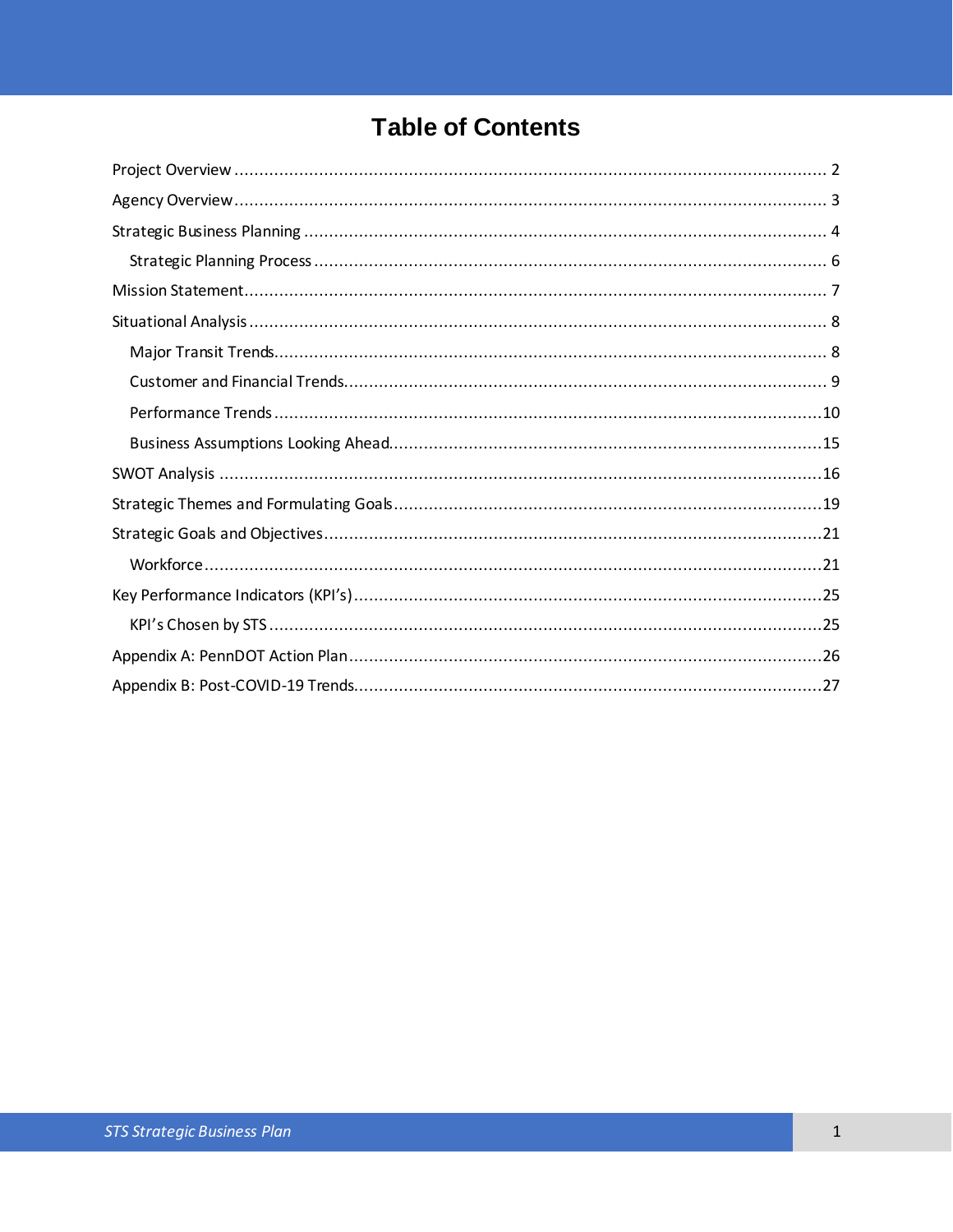# <span id="page-2-0"></span>Project Overview

The Schuylkill Transportation System (STS) executive director and key staff met on June 8, 2021, and again on June 16, 2021, to define and develop a Strategic Business Plan (SBP) for the next three years. The meetings focused on identifying STS's mission, business strategies, goals and objectives, and key performance metrics.

Meeting participants included:

- David Bekisz, Executive Director
- John Consugar, Finance Director
- Rhonda Lomas, Human Resources Director
- Gary Martinaitis, Director of Operations
- Sam Detweiler, Maintenance Director

This SBP itself was completed over a period of two months using information and ideas gathered at the staff meetings. It includes goals, measures, and implementation plans, as well as a list of desired key performance indicators (KPIs), specifically chosen by management to define, track, and report on a regular basis.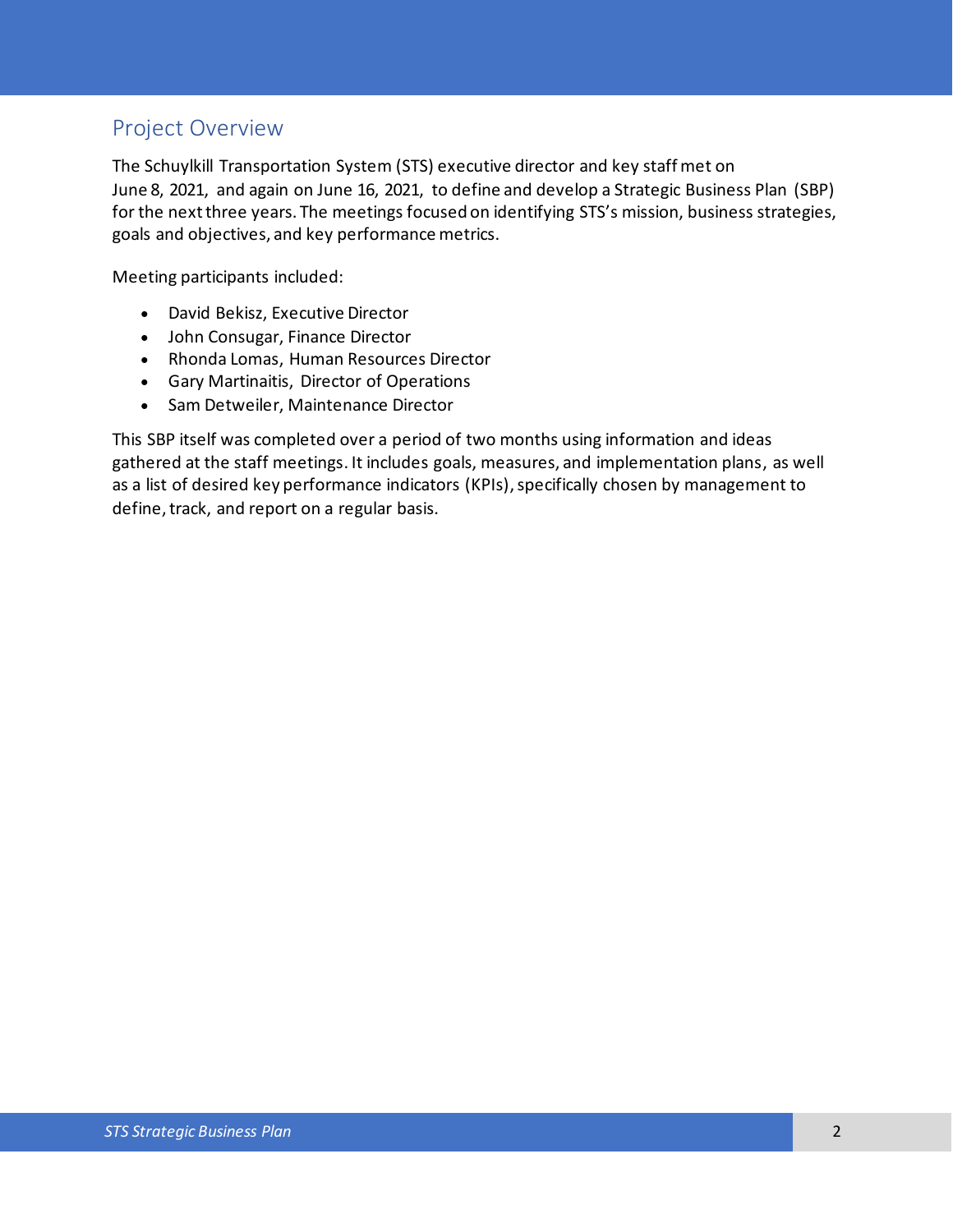# <span id="page-3-0"></span>Agency Overview

The Schuylkill Transportation System (STS) was created in 1982 in Schuylkill County, PA, by the Schuylkill County Commissioners. STS expanded from a five-route bus system in Pottsville, PA, to a 10-route system providing rural public transportation in Schuylkill County. STS was initially a county-run agency, before being managed by a firm called REDCO. Then in 2011, the County created the Authority named Schuylkill County Transportation Authority.

STS is governed by a nine-member Board of Directors appointed directly by Schuylkill County commissioners. STS provides fixed-route, shared-ride, and ADA complementary paratransit services in the City of Pottsville and Schuylkill County. All vehicles, assets, and facilities are owned by Schuylkill County. The County also serves as the grantee for public funds. STS serves as the operator of the service and directs the capital procurement process in consultation with Schuylkill County.

Currently, STS operates ten weekday routes, seven weekend routes, and a circulator in downtown Pottsville and service to Penn State Schuylkill. Opening in 2011, Union Station in Pottsville is the system's main transfer facility and customer service center. There are seven Saturday routes that are currently suspended due to the COVID-19 pandemic.

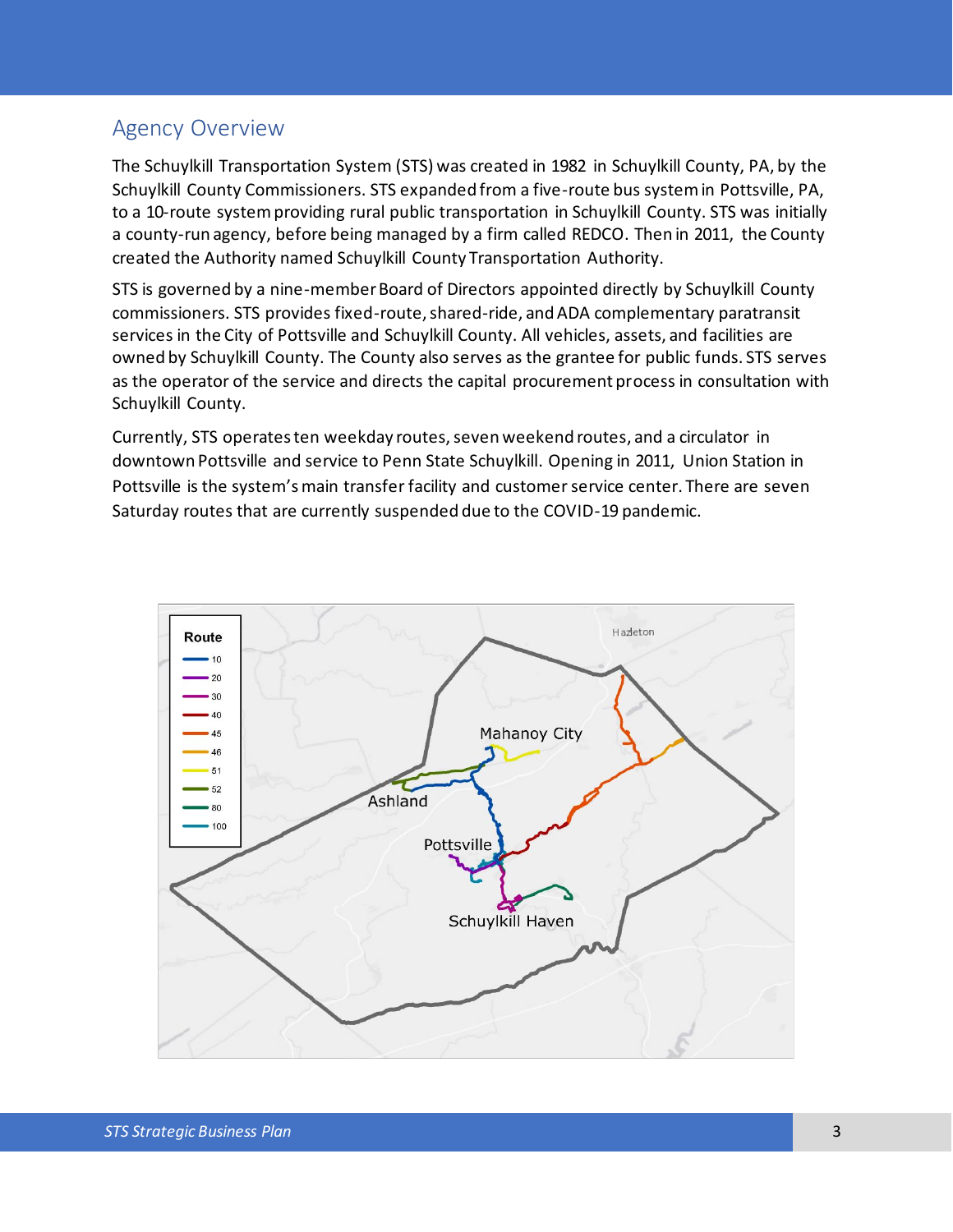# <span id="page-4-0"></span>Strategic Business Planning

Strategic planning is the process by which the members of an organization envision its future and develop the necessary procedures and operations to achieve that future. This vision of the future state of the organization provides both a direction in which the organization should move and the energy to do it.

A strategic business plan is a disciplined effort to produce fundamental decisions and actions that shape and guide what an organization is, what it does, and why it does it.

Strategic business planning enables an organization to respond effectively to the changing circumstances with which it must contend.

At its best, strategic business planning requires broad-scale information gathering, an exploration of alternatives, and an emphasis on the future implications of present decisions. A carefully structured process...

- 1. Seeks to meet agency mandates and to fulfill the organization's mission
- 2. Facilitates communication and participation
- 3. Accommodates divergent interests and values
- 4. Fosters orderly decision-making
- 5. Frames the issues that need to be addressed
- 6. Results in appropriate actions and outcomes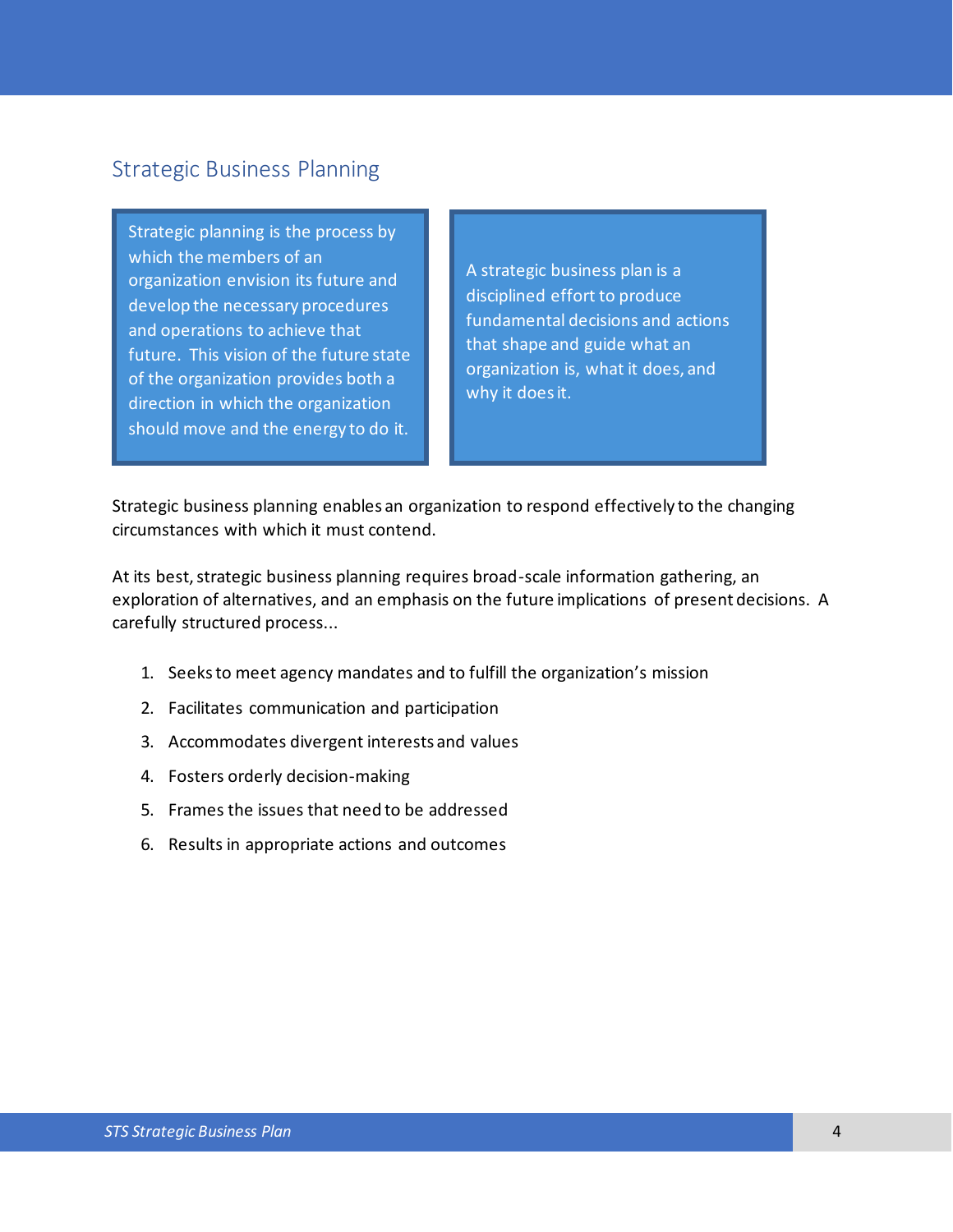

Strategic business plans (SBPs) are created and used by organizations worldwide to guide management actions and ensure that all levels of the organization are advancing in a shared direction.

SBPs are intended to identify the "ENDS," or outcomes (Strategic Goals), that the organization intends to achieve and are owned by the Board of Directors.

Accordingly, SBPs document the "MEANS," that is, the activities that are to be completed to attain the "ENDS." Business Plans are generally created and "owned" by management and staff.

The Strategic Business Plan combines these two functions and is specifically designed to overcome potential organizational accountability issues and to facilitate decision-making for the next three to five years.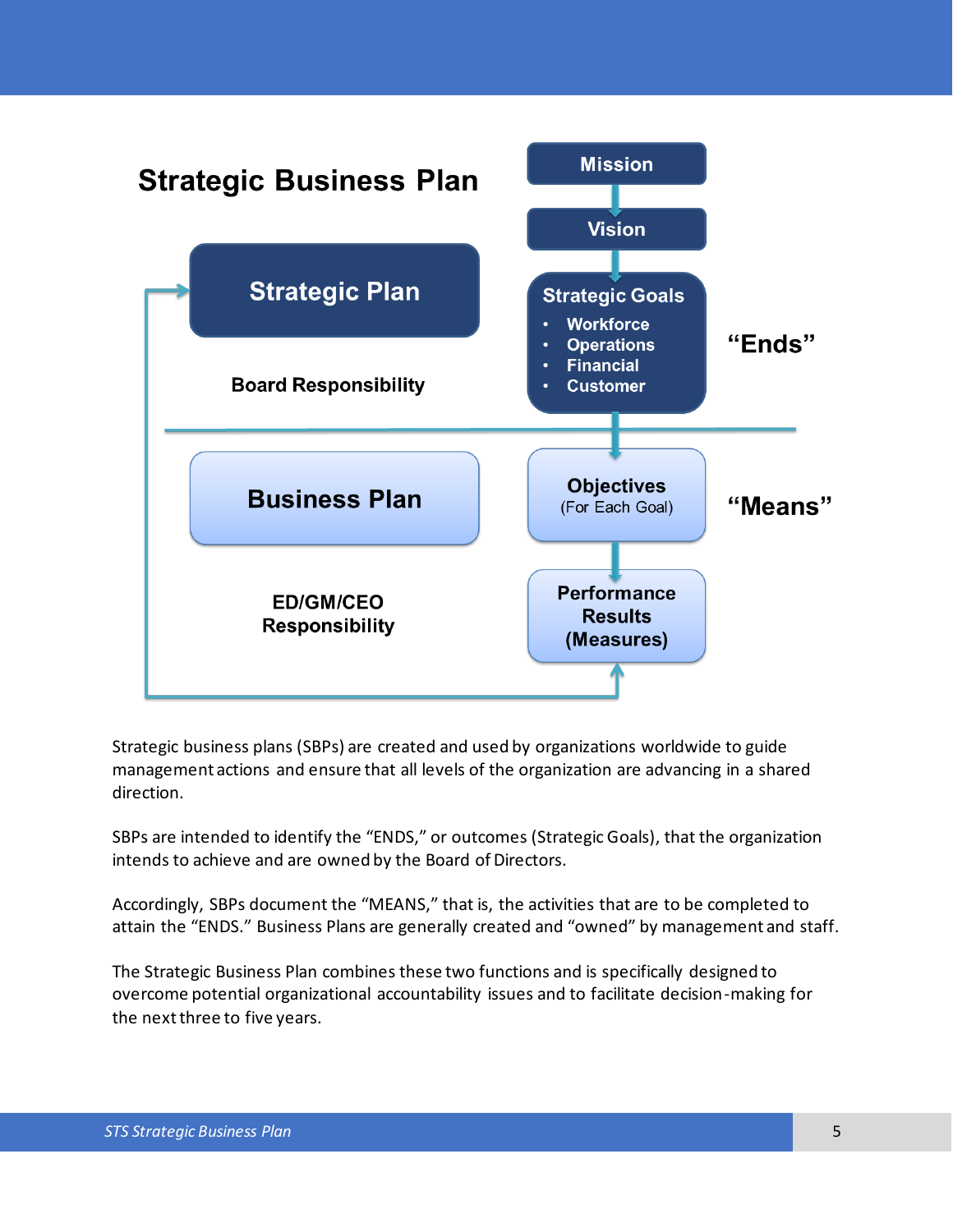## <span id="page-6-0"></span>Strategic Planning Process

Strategic planning is the process by which the members of an organization envision its future and develop the necessary procedures and operations to achieve that future. This vision of the future state of the organization provides both a direction in which the organization should move and the energy to do it.

Strategic Business Planning is important because it enables an organization to respond effectively to the changing circumstances with which it must contend. The Strategic Business Plan followed a prescribed process designed to quickly achieve an action‐ oriented plan to advance public transportation in Schuylkill County. The process focused on engaging STS senior staff to define and develop the Strategic Business Plan and to ensure that the overall direction, philosophy, and purpose are aligned in a positive direction.

During the process, the senior STS staff proceeded through the phases of the strategic planning process. The key steps of the process actively engaged the group and included the following:

- **Mission Confirmation** communicates the purpose of the agency
- **Situational Analysis** an external analysis used to identify customers, markets, and trends affecting the region
- **Agency Strengths, Weaknesses, Opportunities, and Threats (SWOT)** considers both the internal and external aspects of the agency
- **Goal & Objective Development** addresses all critical goals and actions necessary to satisfy the goals
- **Performance Management / Accountability** identifies quantifiable and ongoing measures used to evaluate success compared to a standard, by which the board and management can track progress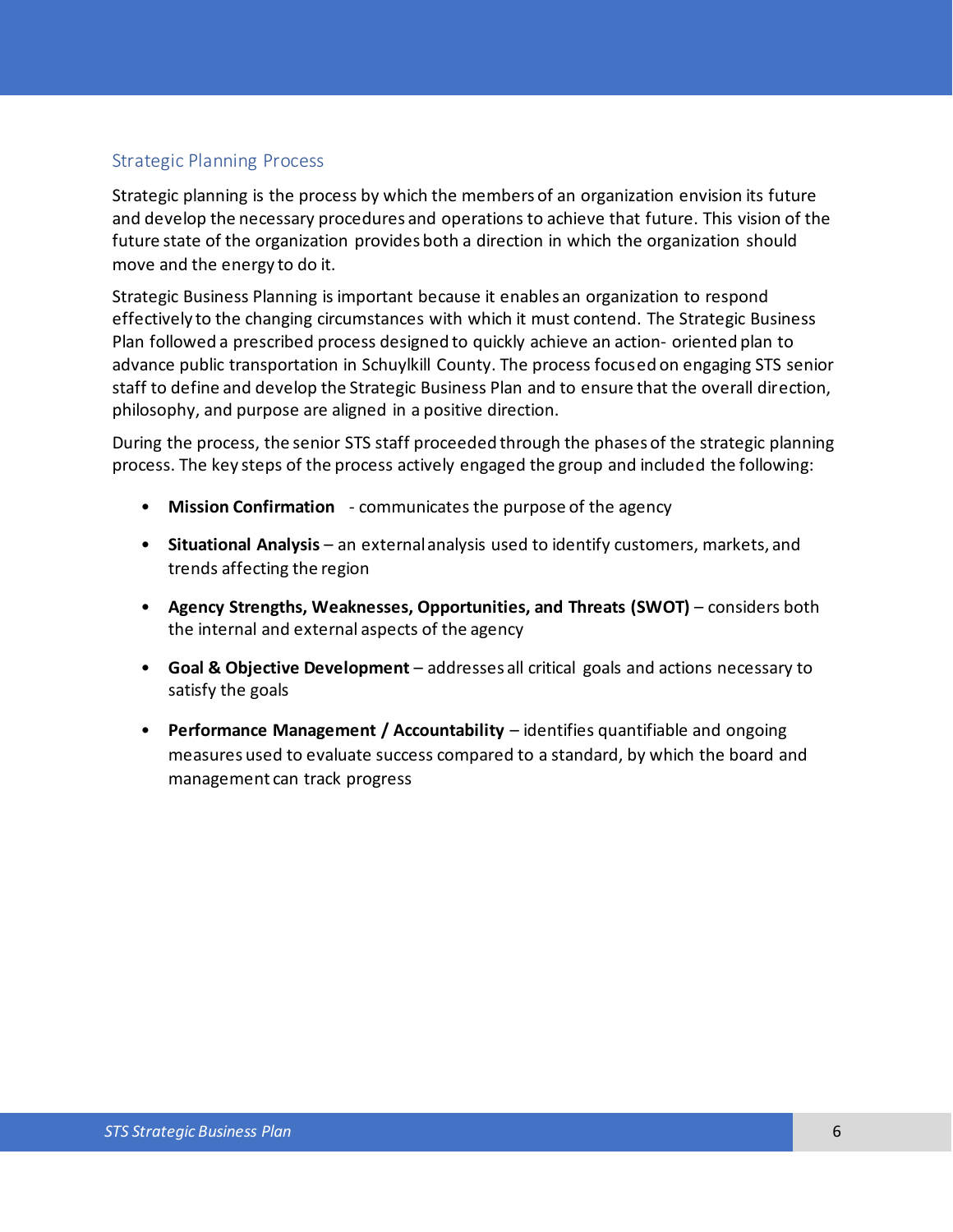# <span id="page-7-0"></span>Mission Statement

Mission statements communicate the purpose of the organization to both external stakeholders and the organization's workforce. Mission statements are core elements of both planning and implementation. They serve as a means for managers and others to make decisions. Statements must be clear, concise, relevant, and easy to understand.

The mission statement answers the questions:

- *What* customer or client needs the organization is attempting to fill;
- *Who* the organization's primary customers are;
- *How* the organization plans to go about its business; and
- *Why* the organization exists, the overriding purpose that the organization is trying to serve and its transcendental goals.

*The mission of the Schuylkill Transportation System is to meet the public transportation needs of Schuylkill County residents while providing safe, dependable, and costeffective transportation.*

This statement serves as a litmus test for goals, objectives, and measures. Each goal must relate to the stated mission. All elements of the statement must be reflected in the strategic busine ss plan.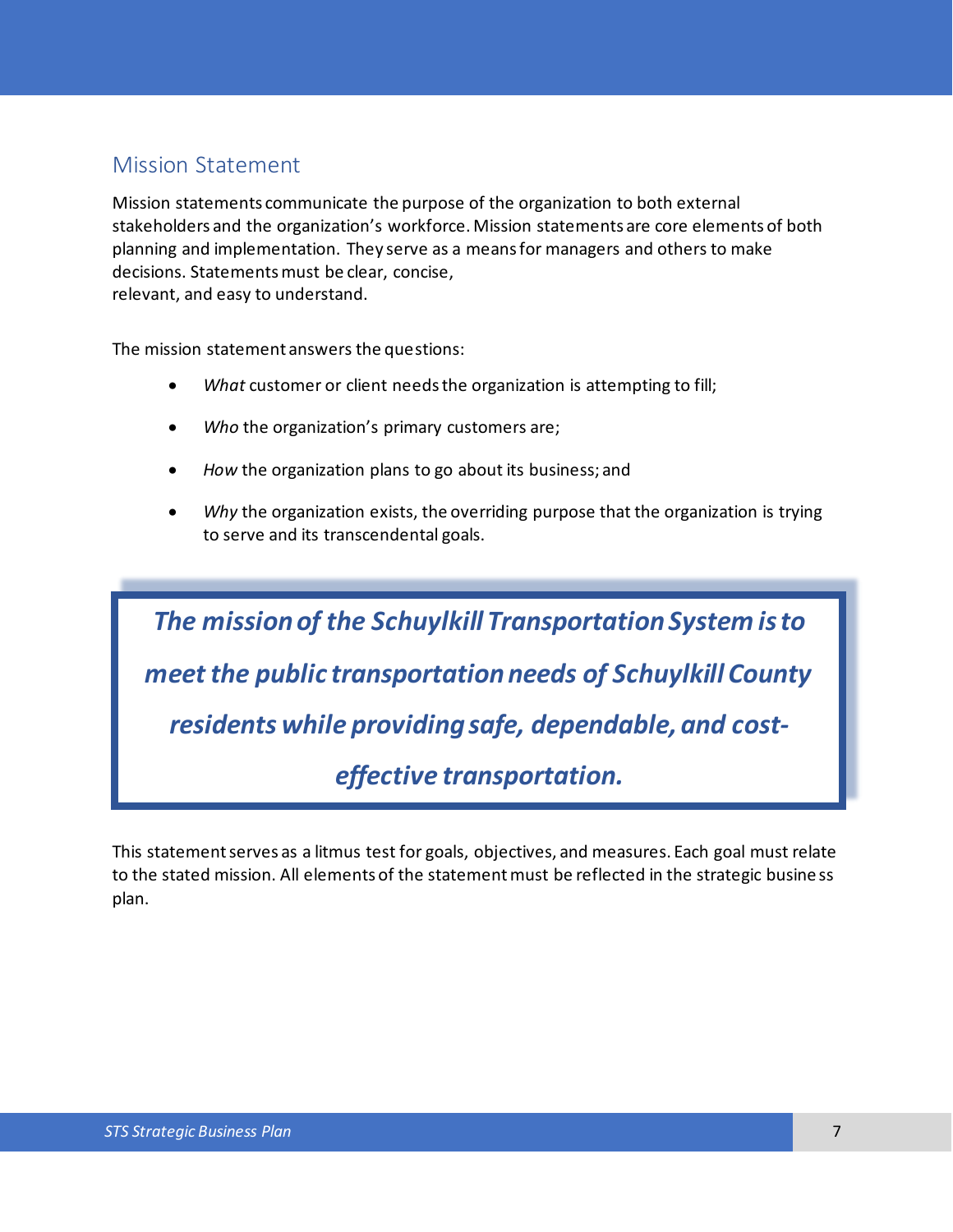# <span id="page-8-0"></span>Situational Analysis

A situational analysis is an analysis of past and current organizational performance and is the first step in the strategic planning process. This process identifies political, economic, social, and technological trends and the implications of these trends for strategy formulation.

It identifies the realities (or situation) of the organization. The situational analysis includes an overview of the services provided, current financial position, system performance, customers, markets, and trends that affect the organization. This is a key step to narrowing the focus of a strategic planning process and identifying priority areas for goal setting.

## <span id="page-8-1"></span>Major Transit Trends

- Schuylkill County has a continually aging population
- Services are moving out of town and into more remote/harder to serve areas
- Healthcare options are dispersing personalized care
- Senior center participation has declined
- Ridership demographics are changing
- Senior‐related housing is growing less isolated reducing the need for transportation
- Difficult to find driver employees
- Medical trips may decrease because of telehealth
- Challenging rural geography (widespread population and difficult topography)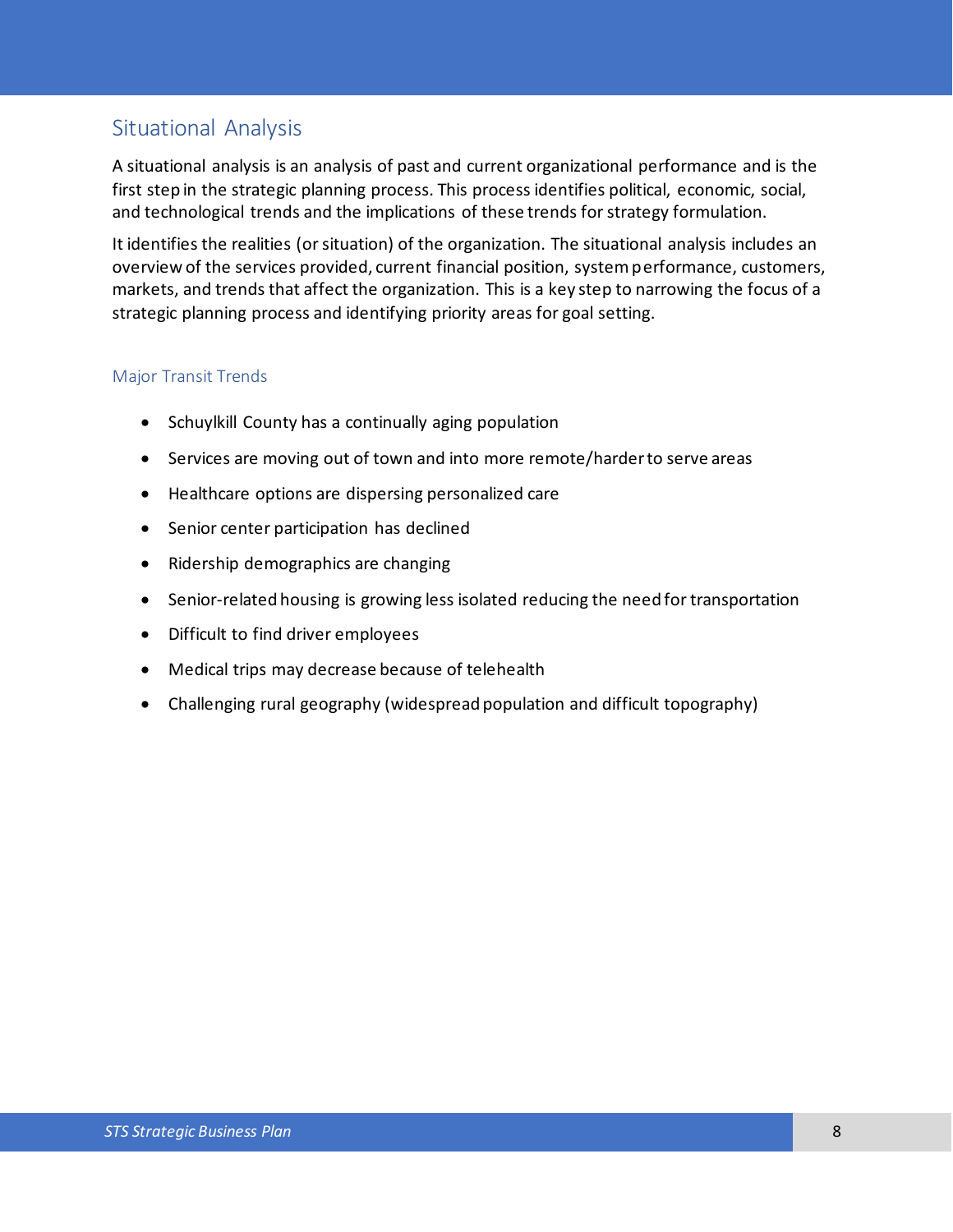## <span id="page-9-0"></span>Customer and Financial Trends

Another key element of a situational analysis is the market or customer base. It is essential to determine the scope of existing and potential customers to ensure that mission, vision, and planning reflect their needs and expectations.

- COVID-19 has made ridership unpredictable e.g.: Last Friday's Free Fare Friday, only 482 people rode. Pre-pandemic it would be 1,100 people.
- Pre-pandemic, ridership was about 600 people on a regular fixed-route day.
- Ridership trends followed the national trend, generally declining for the past decade; however, STS saw an increase from 2018 to 2019 which was counter to the national trend.
- Since the beginning of 2020, due to the COVID-19 Pandemic, declining ridership in Schuylkill County decreased by 40%.
- Saturday service was cut because of COVID-19.
- Some service within routes changed, because of COVID-19, such as the Southern Loop.
- Recovery Ratio has continued steady decline over last five years; is currently at 6%.

# **Current STS Customers / Markets**

## **Fixed-Route Characteristics:**

- Current riders use the systems as a choice of last resort.
- Do not own a vehicle, or do not drive
- Riders tend to be low income
- Live in the core area of the County
- The Shenandoah route does well because of Walmart and the mall.
- 51% of the system's business is on the Shenandoah route.
- Ridership increases significantly on free fare days, therefore lower income levels may have greater potential
- Shoppers (mostly use southern route)

## **Shared-Ride Characteristics:**

- Seniors, persons with disabilities, individuals that qualify for ADA paratransit.
- Senior group trips for recreation (i.e restaurants and shopping)
- Seniors and their caregivers traveling to medical appointments
- Cost is discounted 40% for medical
- STS also has an annual contract with the county for the Medical Assistance Transportation Program(MATP). This contract is funded separately from the shared-ride program funded by the Commonwealth.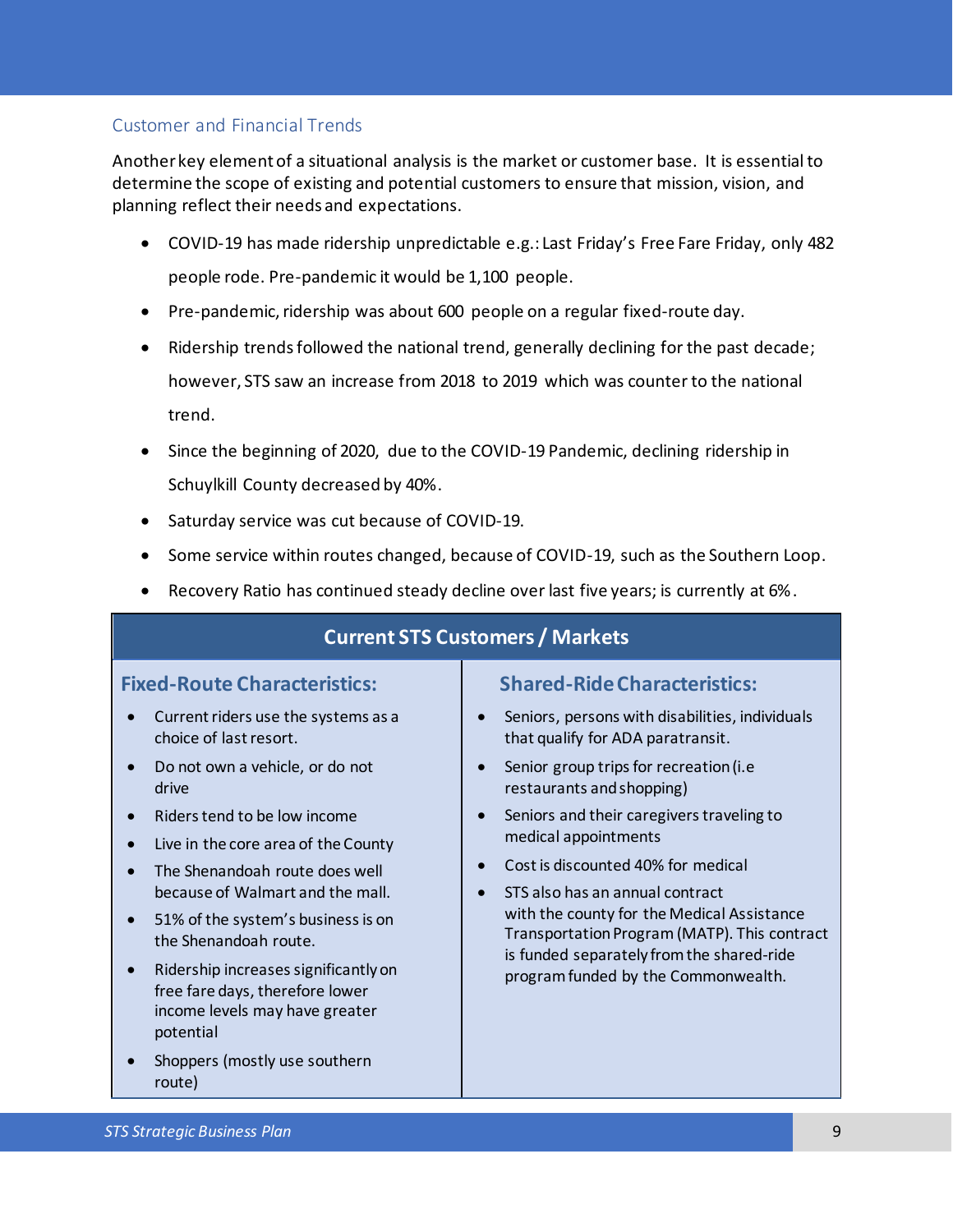## <span id="page-10-0"></span>Performance Trends

Operating expenses continue to increase, while the number of passengers and revenues decline.

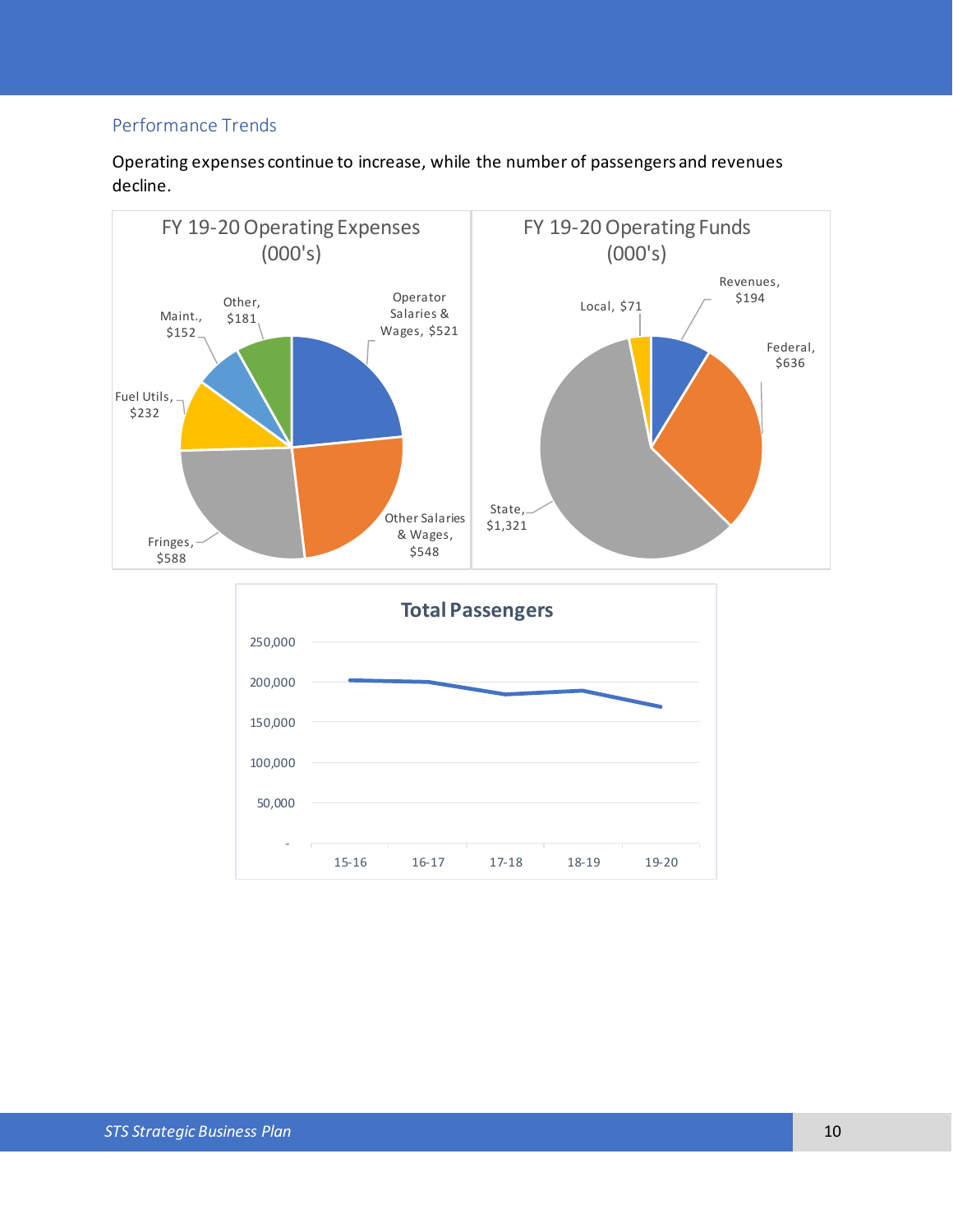



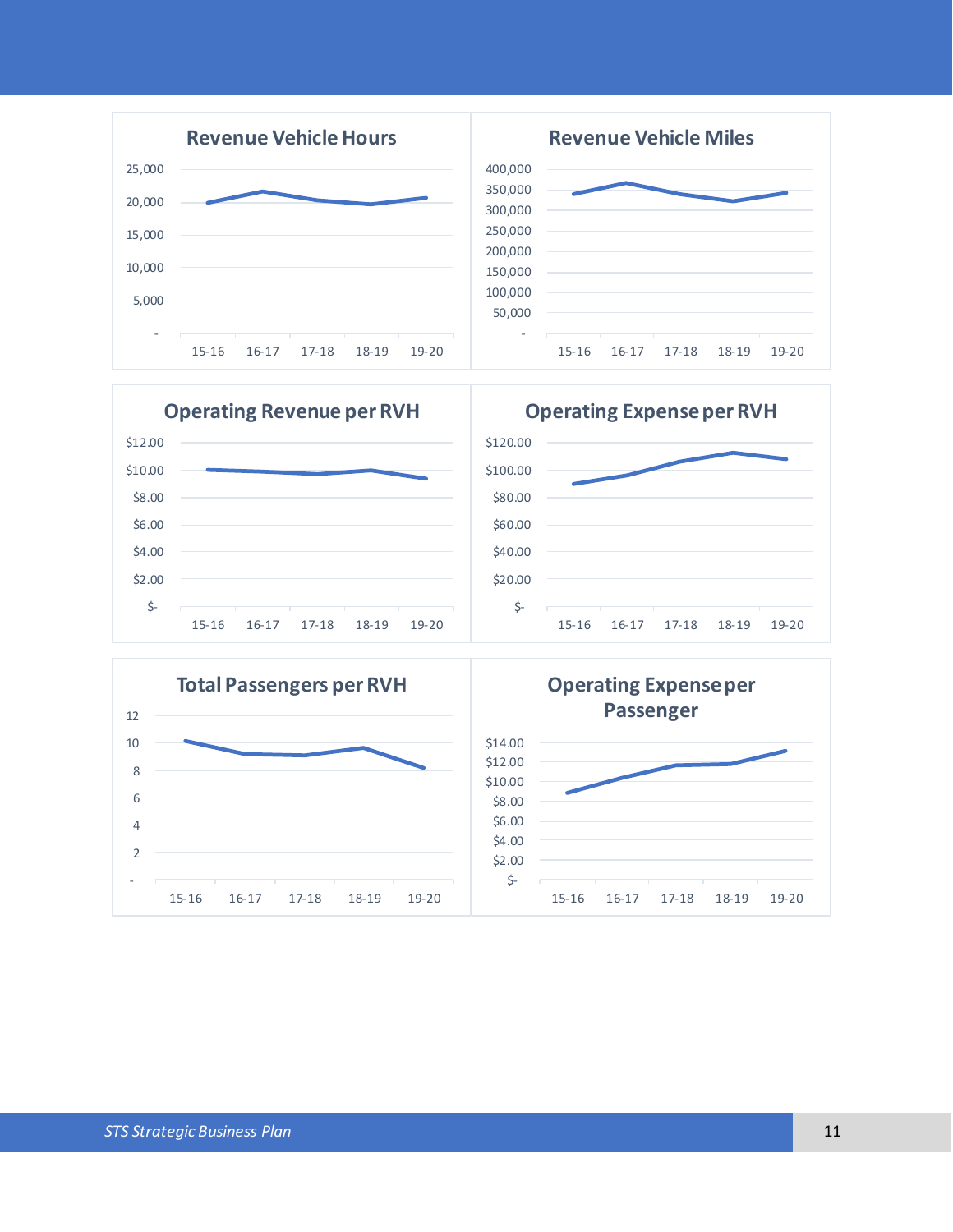#### Employment and Demographic Trends

#### Major employers based on pre-COVID-19 pandemic data<sup>1</sup>:

Wal-Mart Associates Inc.

PA State Government

Sapa Extrusions Inc.

Lehigh Valley Health Network

Wegmans Food Markets Inc.

Lowe's Home Centers LLC

Jeld-Wen Inc.

County of Schuylkill

Federal Government

The population in Schuylkill County has continued to decline for over 30 years. The past decade shows an ongoing reduction of 5%. In particular, the number of county residents under the age of 18 has decreased by 7.2% between 2010 and 2019. Overall, the decreasing population is aging.

| Demographic Trends - Schuylkill County, PA                 |          |          |               |  |  |
|------------------------------------------------------------|----------|----------|---------------|--|--|
| <b>Demographics</b>                                        | 2010     | 2019     | <b>Change</b> |  |  |
| <b>Population Total</b>                                    | 148,290  | 141,359  | $-4.7%$       |  |  |
| % Aged Under 5 Years                                       | 5.2%     | 4.9%     | $-0.3%$       |  |  |
| % Aged Under 18 Years                                      | 61.9%    | 54.7%    | $-7.2%$       |  |  |
| % Aged 18 - 64 Years                                       | 14.9%    | 19.7%    | 4.9%          |  |  |
| % Aged 65 Years and Over                                   | 18.1%    | 20.7%    | 2.6%          |  |  |
| % Female                                                   | 49.3%    | 48.8%    | $-0.5%$       |  |  |
| % White                                                    | 94.4%    | 94.1%    | $-0.3%$       |  |  |
| % Black or African American                                | 2.7%     | 3.6%     | 0.9%          |  |  |
| <b>American Indian and Alaska</b><br>Native alone, percent | 1.4%     | 00.4%    | $-1.0%$       |  |  |
| Asian alone, percent                                       | 0.5%     | 0.6%     | 0.1%          |  |  |
| Hispanic or Latino, percent                                | 1.3%     | 5.2%     | 3.9%          |  |  |
| Median Household Income                                    | \$47,315 | \$52,280 | 10.5%         |  |  |
| Per Capita Income                                          | \$25,037 | \$27,431 | 9.6%          |  |  |

Source: Census.gov

<sup>1</sup> Source: "Quarterly Census of Employment and Wages." Center for Workforce Information & Analysis, www.workstats.dli.pa.gov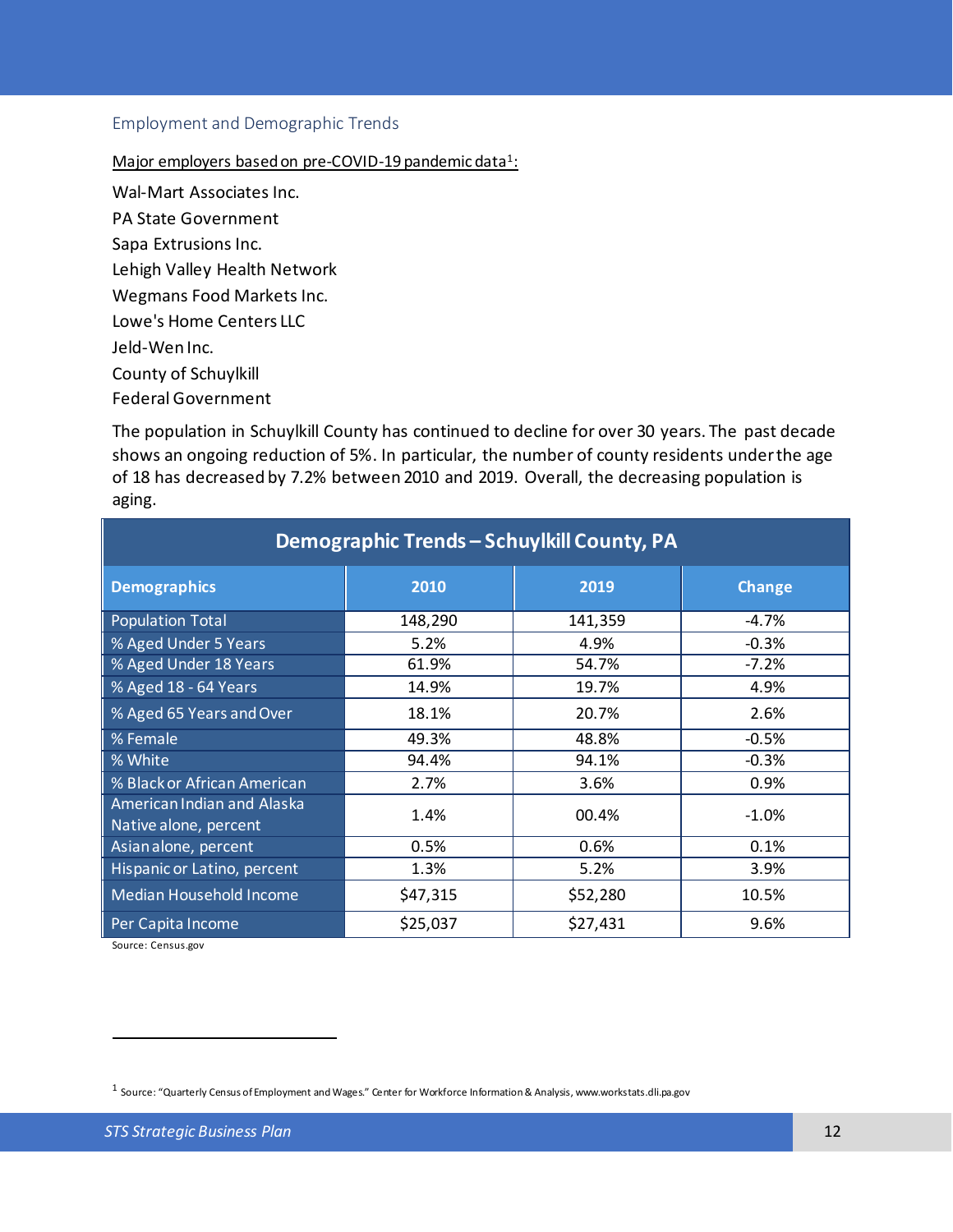| <b>Fixed Routes</b> |                  |                              |         |         |                     |
|---------------------|------------------|------------------------------|---------|---------|---------------------|
|                     |                  | <b>Annual Riders / Trips</b> |         |         |                     |
|                     | <b>Name</b>      | $17 - 18$                    | 18-19   | 19-20   | $20 - 21$<br>(Ann.) |
| 10                  | Shenandoah       | 88,424                       | 85,233  | 75,284  | 61,209              |
| 14                  | Long Line        | 1,203                        | 1,431   | 1,128   | 29                  |
| 20                  | Minersville      | 43,053                       | 45,006  | 38,358  | 28,627              |
| 30                  | Schuylkill Haven | 16,777                       | 21,925  | 19,147  | 14,465              |
| 31                  | Sch. Co. Fair    |                              |         | 37      |                     |
| 40                  | Middleport       | 2,504                        | 2,188   | 2,469   | 953                 |
| 45                  | McAdoo           | 6,831                        | 7,262   | 7,392   | 5,495               |
| 46                  | Coaldale         |                              |         | 333     | 225                 |
| 47                  | <b>HFM</b>       | 268                          | 259     | 193     |                     |
| 51                  | Mahanoy City     | 227                          | 380     | 5,416   | 5,583               |
| 52                  | Ashland          | 6,165                        | 6,214   | 5,601   | 5,497               |
| 80                  | Southern Loop    | 5,098                        | 6,376   | 1,639   | 1,801               |
| 100                 | Pottsville Loop  | 5,473                        | 6,457   | 6,263   | 4,780               |
|                     | Totals           | 176,023                      | 182,731 | 163,260 | 128,664             |

| <b>Shared Ride</b> |                              |        |        |                     |  |  |
|--------------------|------------------------------|--------|--------|---------------------|--|--|
|                    | <b>Annual Riders / Trips</b> |        |        |                     |  |  |
|                    | $17 - 18$                    | 18-19  | 19-20  | $20 - 21$<br>(Ann.) |  |  |
| <b>Seniors</b>     | 39,356                       | 40,100 | 34,109 | 21,790              |  |  |
| <b>PWD</b>         | 4,815                        | 5,181  | 4,411  | 3,821               |  |  |
| Other              | 18,538                       | 23,319 | 21,400 | 15,265              |  |  |
| <b>Totals</b>      | 62,709                       | 68,600 | 59,920 | 40,876              |  |  |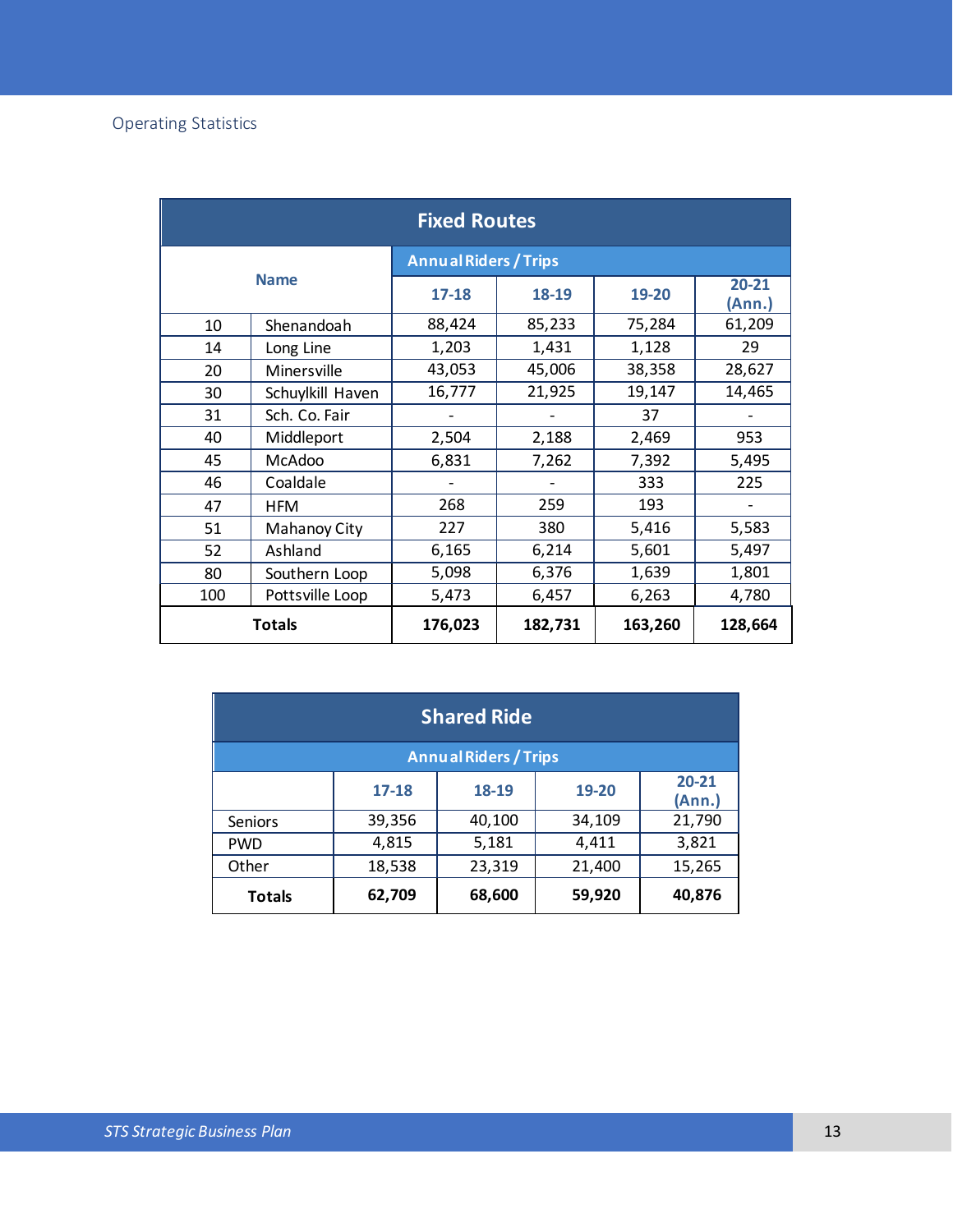| <b>Fixed-Route Service</b>                                        |                          |                            |                        |                        |                               |  |
|-------------------------------------------------------------------|--------------------------|----------------------------|------------------------|------------------------|-------------------------------|--|
| <b>Annual Operating Statistics</b>                                | $16-17$<br><b>Actual</b> | $17 - 18$<br><b>Actual</b> | 18-19<br><b>Actual</b> | 19-20<br><b>Actual</b> | $20 - 21$<br><b>Estimated</b> |  |
| Vehicles Operated in Maximum Service                              | 9                        | 8                          | 10                     | 11                     | 11                            |  |
| <b>Operating Expenses</b>                                         | \$1,757,166              | \$1,880,676                | \$2,000,715            | \$1,993,479            | \$2,184,466                   |  |
| <b>Operating Revenues</b>                                         | \$190,833                | \$175,486                  | \$178,610              | \$176,686              | \$133,636                     |  |
| <b>Revenue Vehicle Miles</b>                                      | 367,217                  | 338,848                    | 282,169*               | 303,938*               | 308,612                       |  |
| <b>Revenue Vehicle Hours</b>                                      | 21,659                   | 17,031*                    | 17,291*                | 18,350*                | 18,586                        |  |
| <b>Total Vehicle Hours</b>                                        | 19,717                   | 19,258                     | 19,513                 | 20,738                 | 21,015                        |  |
| <b>Total Passenger Trips</b>                                      | 189,806*                 | 175,968*                   | 182,731*               | 163,260*               | 163,908                       |  |
| <b>Senior Passenger Trips</b>                                     | 58,641                   | 52,868                     | 56,030                 | 45,385                 | 45,409                        |  |
| Operating Expense per RVH                                         | $$81.13*$                | $$110.43*$                 | $$115.71*$             | $$108.64*$             | \$117.53                      |  |
| <b>Operating Revenue per RVH</b>                                  | $$10.93*$                | $$10.30*$                  | $$10.00*$              | $$9.63*$               | \$7.19                        |  |
| <b>Operating Expense per Passenger</b>                            | $$9.26*$                 | $$10.69*$                  | \$10.95*               | $$12.21*$              | \$13.33                       |  |
| <b>Operating Revenue per Operating Cost</b><br>(Expense Recovery) | \$0.11                   | \$0.09                     | \$0.09                 | \$0.09                 | \$0.06                        |  |
| <b>Operating Revenue Less Operating</b><br><b>Expenses</b>        | ( \$1,566,333)           | (51, 705, 190)             | (51,822105)            | ( \$1,816,793)         | (52,050,830)                  |  |
| <b>Operating Expense per RVM</b>                                  | \$4.79                   | \$5.55                     | \$7.09                 | \$6.56                 | \$7.08                        |  |
| <b>Total Passengers per RVH</b>                                   | $8.76*$                  | $10.33*$                   | $10.57*$               | $8.90*$                | 8.82                          |  |
| <b>Operating Cost per RVH</b>                                     | \$89.94                  | \$120.73                   | \$126.04               | \$118.27               | \$124.72                      |  |

| <b>Shared-Ride Service</b>                              |                          |                          |                        |                        |                               |  |
|---------------------------------------------------------|--------------------------|--------------------------|------------------------|------------------------|-------------------------------|--|
| <b>Annual Operating Statistics</b>                      | $16-17$<br><b>Actual</b> | $17-18$<br><b>Actual</b> | 18-19<br><b>Actual</b> | 19-20<br><b>Actual</b> | $20 - 21$<br><b>Estimated</b> |  |
| Vehicle Maximum Service (VOMS)                          | 23                       | 23                       | 26                     | 28                     |                               |  |
| <b>Operating Expenses</b>                               | \$2,376,299              | \$2,533                  | \$2,765                | \$2,638                | \$2,153,611                   |  |
| <b>Operating Funds</b>                                  | \$2,209,101              | \$2,533                  | \$2,765                | \$2,638                | \$2,153,611                   |  |
| Total Shared-Ride Trips *                               | 58,545                   | 62,709                   | 68,600                 | 59,830                 |                               |  |
| 65+ Trips                                               | 39,887                   | 39,356                   | 40,100                 | 34,019                 |                               |  |
| <b>PwD Trips</b>                                        | 4,766                    | 4,815                    | 5,181                  | 4,411                  |                               |  |
| <b>Other Trips</b>                                      | 21.05                    | 23.44                    | 23.28                  | 25.73                  |                               |  |
| Average Shared-Ride Cost Per Trip                       | \$33.33                  | \$33.71                  | \$33.85                | \$36.86                |                               |  |
| Shared-Ride Fare Recovery (cost per<br>trip minus fare) | (512.28)                 | (510.27)                 | (510.57)               | (511.13)               |                               |  |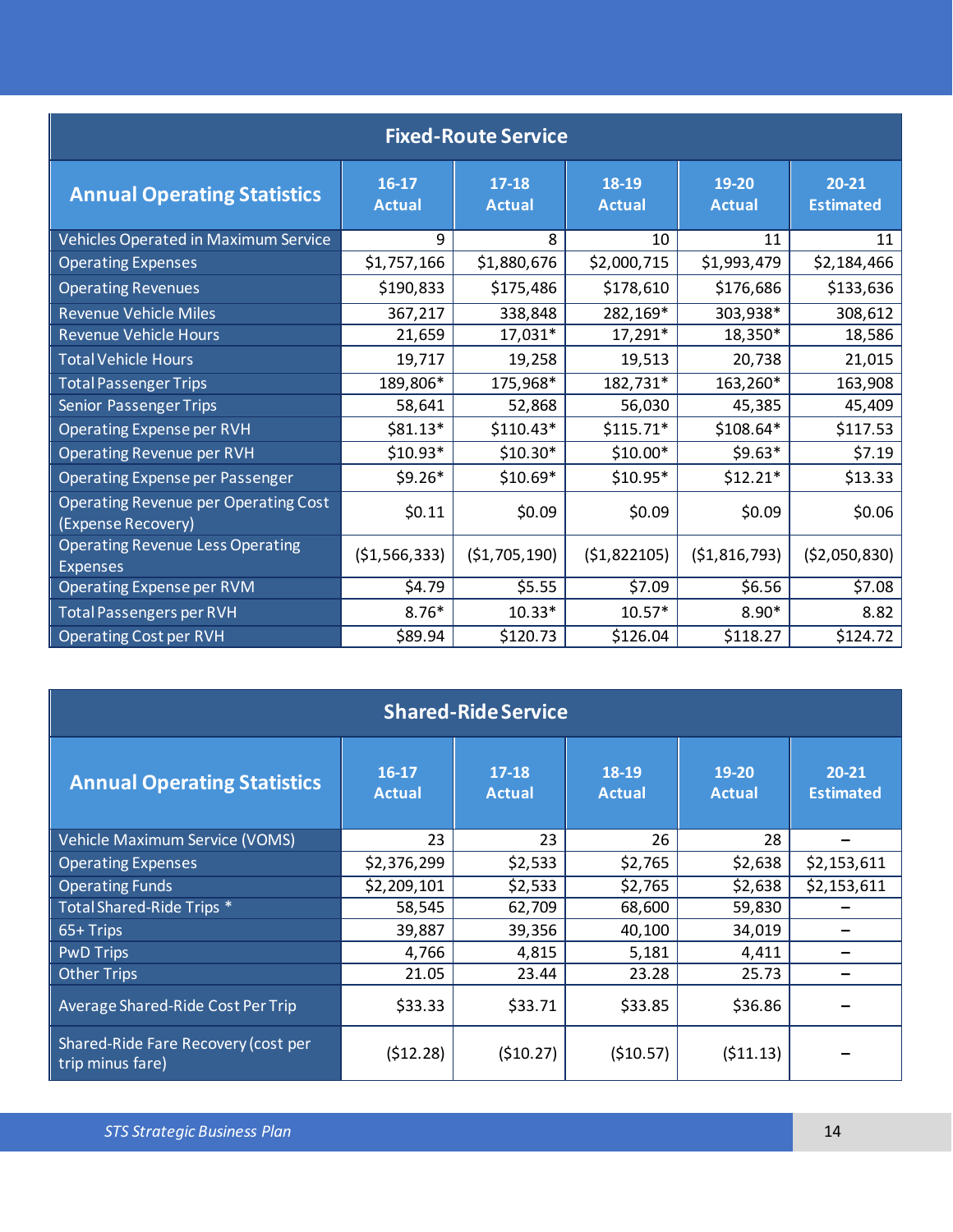#### <span id="page-15-0"></span>Business Assumptions Looking Ahead

- Management team predicts "business as usual" over the next five years
- A new and more cost-effective STS building will open in the next 12-18 months.
- The current public transportation funding formulas are dependent on several factors including the amount of revenue service provided. The impact of the pandemic on ridership suggests there will be less funding from formula grants until ridership recovers.
- Recent initiatives implemented since the beginning of the COVID-19 pandemic have provided overall funding levels which have exceeded the previous few calendar years. However, there is uncertainty on how those funds will be distributed in the future.
- 80% of the employees are unionized (more van drivers than bus drivers in Union)
- Fuel and wages continue to be the most expensive and, overall, expenses will continue to increase about 4%, while revenue per trip has decreased
- Revenue is expected to remain flat, maybe increase by 1% per year for the next three years.
- Average fares for fixed route will stay the same or slightly increase (due to less seniors)
- Reservesmay increase marginally or stay steady
- Labor force will stay constant; 80% of work force is union
- Health care costs will continue to increase in the foreseeable future
- Equipment fleet will depend on service and ridership levels
- Every year agency adds to reserves(currently about \$4M) or break even.
- Subsidies cover deficits. The agency could probably survive for a year without subsidies if necessary.
- Agency has sufficient cash with reserves to keep agency running for ten years.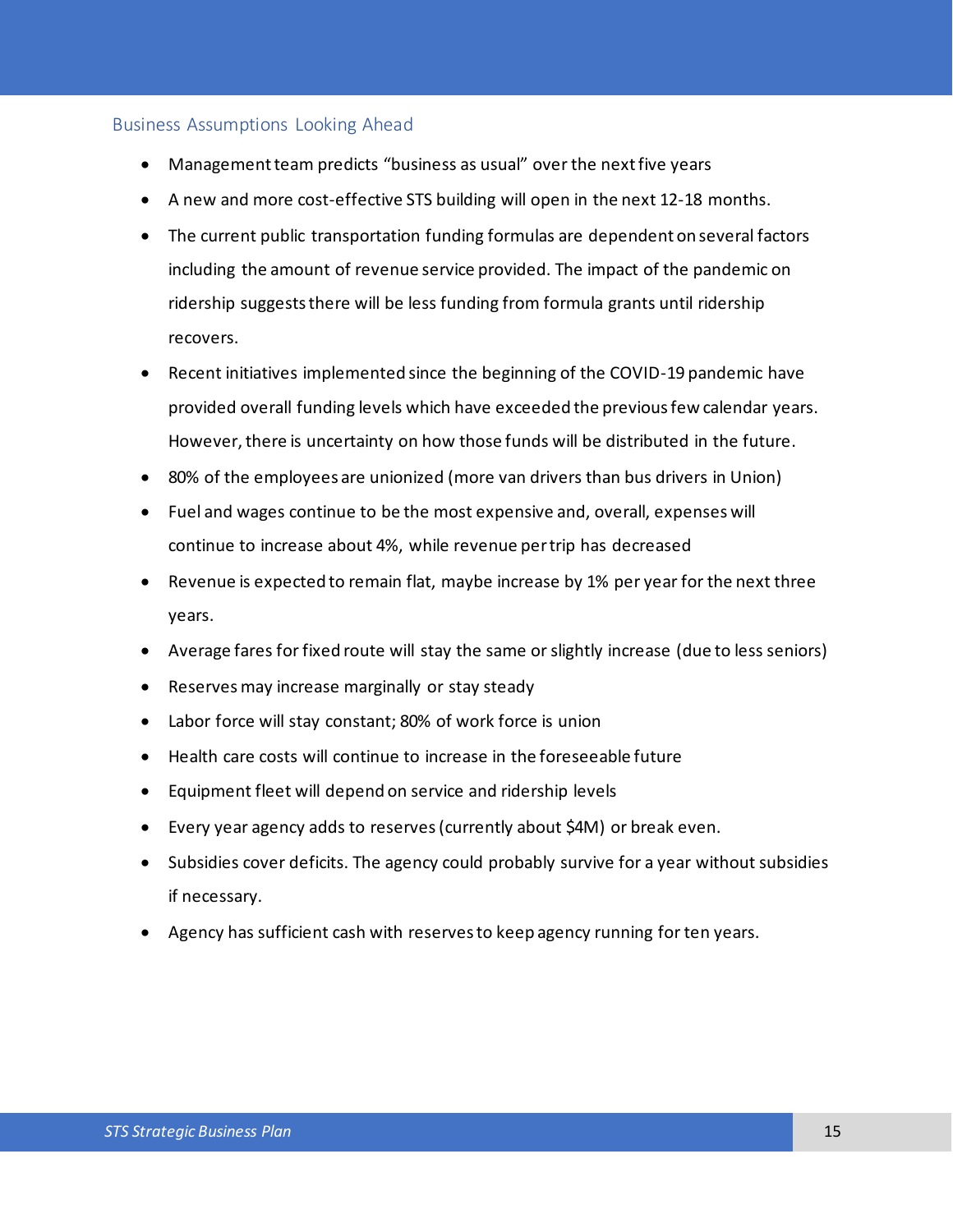# <span id="page-16-0"></span>SWOT Analysis

As part of the strategic planning process, the strategic planning committee completed a Strengths, Weaknesses, Opportunities, and Threats (SWOT) analysis.

SWOT analyses help identify an organization's strengths, weaknesses, opportunities, and threats. There are two steps in this analysis. The first is to have the group brainstorm a list of the organization's internal strengths and weaknesses and the market's external opportunities and threats. The next step in the process, analysis, identifies actions and goals based on how strengths and weaknesses address threats and opportunities.

SWOT Analysis considers both the current internal and external aspects of the organization.

- The Strengths and Weaknesses are *internal*; they relate to the important internal characteristics of STS as an organization.
- The Opportunities and Threats are *external*; they relate to the broader external environment in which STS functions.

| <b>Strengths</b>     | Internal forces, assets, or areas of expertise that<br>contribute to the organization's effectiveness.                          |
|----------------------|---------------------------------------------------------------------------------------------------------------------------------|
| <b>Weaknesses</b>    | Internal voids or soft spots that need to be<br>strengthened and addressed.                                                     |
| <b>Opportunities</b> | Conditions or situations in the external environment<br>which can, or will, work to the organization's benefit<br>or advantage. |
| <b>Threats</b>       | External forces which threaten, or will threaten, the<br>effectiveness and viability of the organization.                       |

|                   | <b>Opportunities</b> | <b>Threats</b> |
|-------------------|----------------------|----------------|
| <b>Strengths</b>  | Capitalize           | Turnaround     |
| <b>Weaknesses</b> | Improve              | <b>Defend</b>  |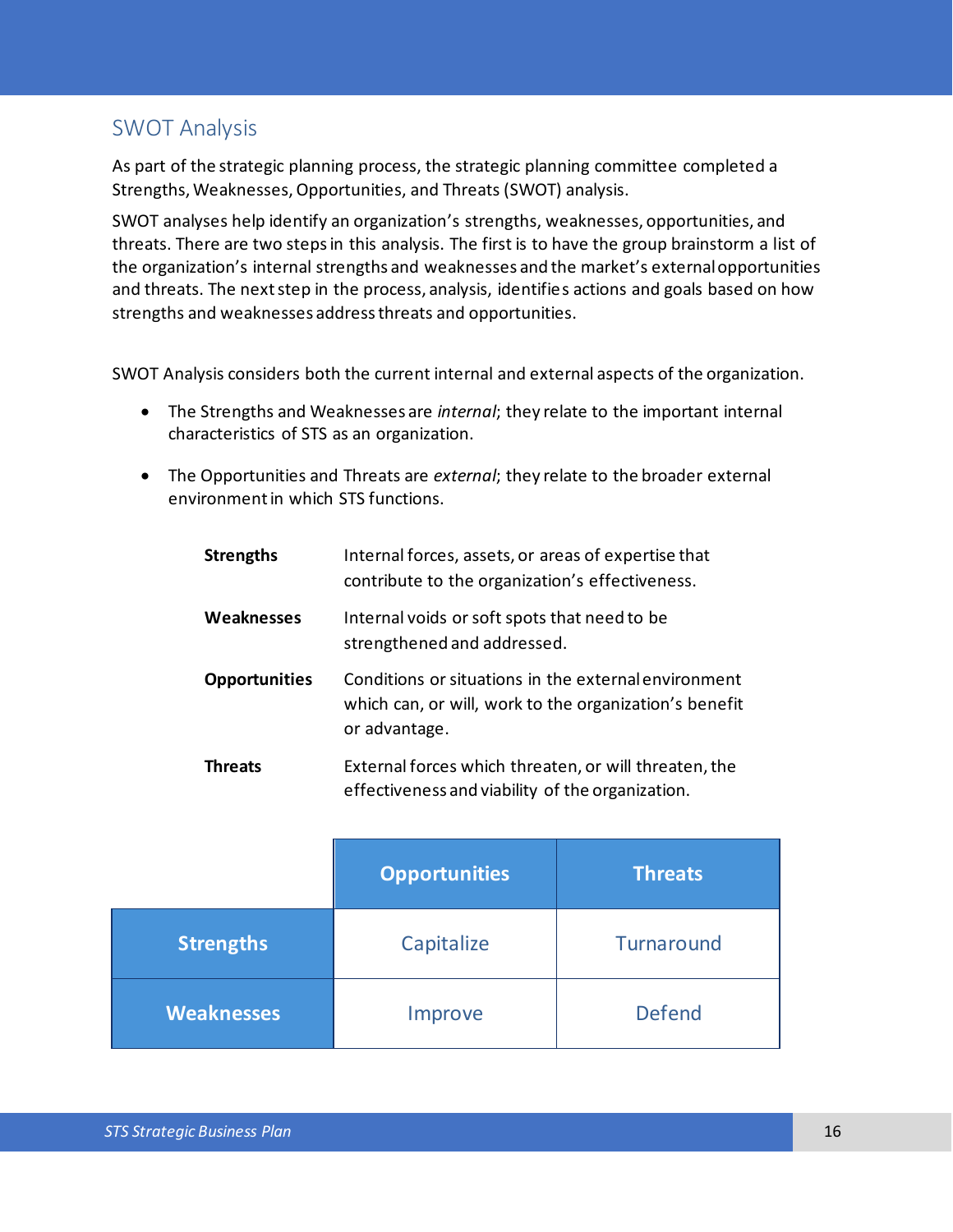#### Strengths (Organizational Attributes)

Internal organizational attributes that are accomplished particularly well or are unique assets as compared to similar or competitive organizations. *Strengths need to be preserved, built on, and leveraged.* STS is seen to be strong for the following reasons:

- New fleet / new building
- Good workforce
- Provides good employee training
- Provides good employee benefits
- Has a good working relationship with PennDOT
- Financially sound due to reserves

#### Weaknesses (Organizational Challenges)

Internal challenges that are not accomplished particularly well, hinder or prevent attaining desired performance or are acutely lacking or need to be improved. *Weaknesses need to be addressed and remedied.* STS is seen to have the following weaknesses:

- Aging workforce
- Difficult to attract new drivers
- Still utilizes a fair amount of manual processes

#### Opportunities (External Benefits)

External positives that can be captured to help realize the mission and vision of the Authority. *Opportunities need to be seized or capitalized on:*

- Funding
- Rebound
- Scheduling systems (2 systems)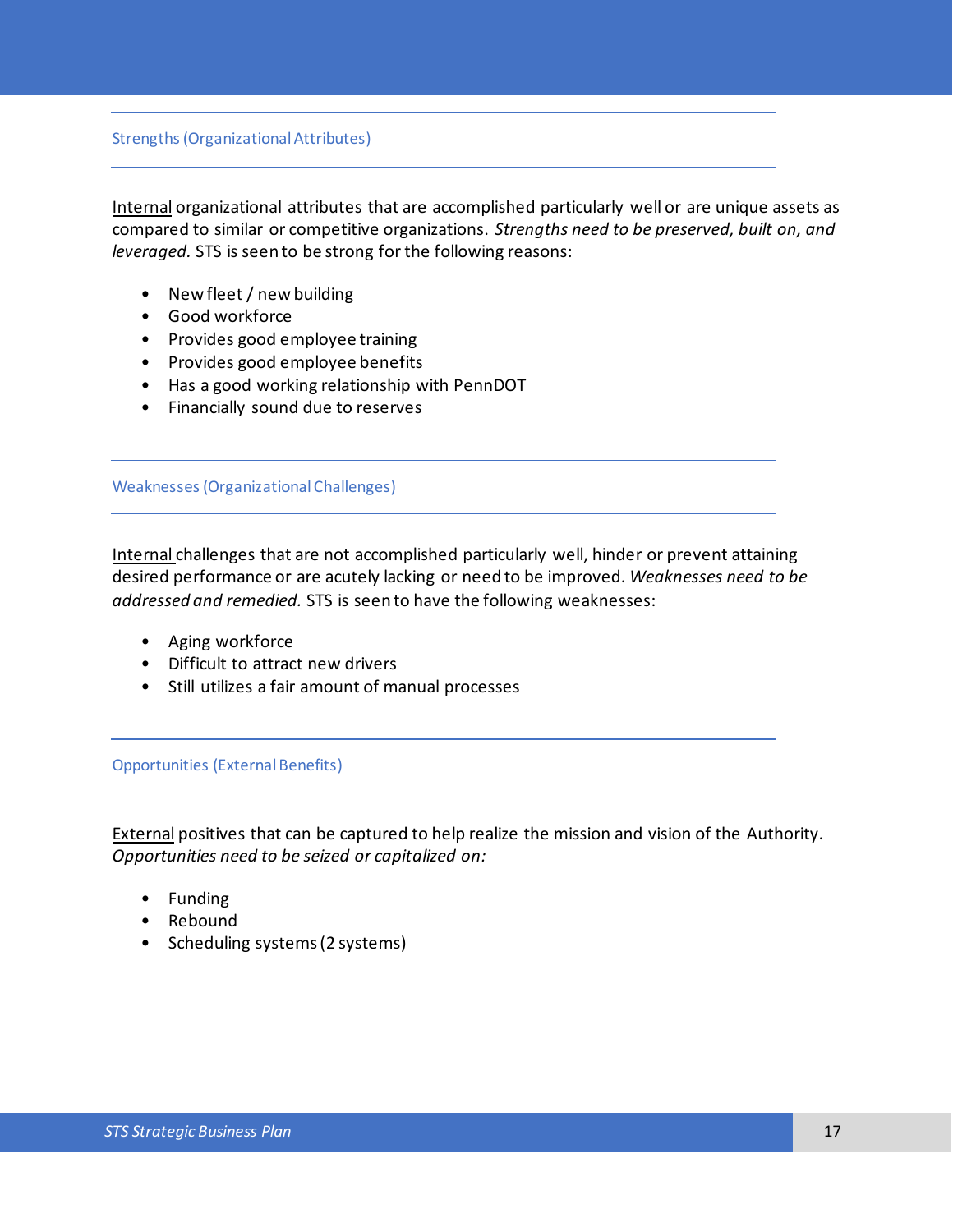*Threats (External Challenges)*

External challenges that can threaten the realization of the mission and vision of the authority. *Threats need to be mitigated or, if possible, eliminated:*

- Funding
- Demographic Population
- Technological advances reduce the need for public transit
- Wages (union contract)
- Gasoline prices
- Legislative decisions

The second step in a SWOT analysis focuses on areas of emphasis; that is, identified "Strategic Themes", *based on how strengths and weaknesses address threats and opportunitie***s**:

- Where an organizational strength meets an external opportunity, it can *capitalize* on the situation.
- Where an organizational strength meets an external threat, it can mitigate the threat and *turn around* the situation.
- Where an organizational weakness meets and external opportunity, it can *improve* its performance.
- <span id="page-18-0"></span>• Where an organizational weakness meets an external threat, it must expend resources to *defend* itself until a weakness can be turned into a strength.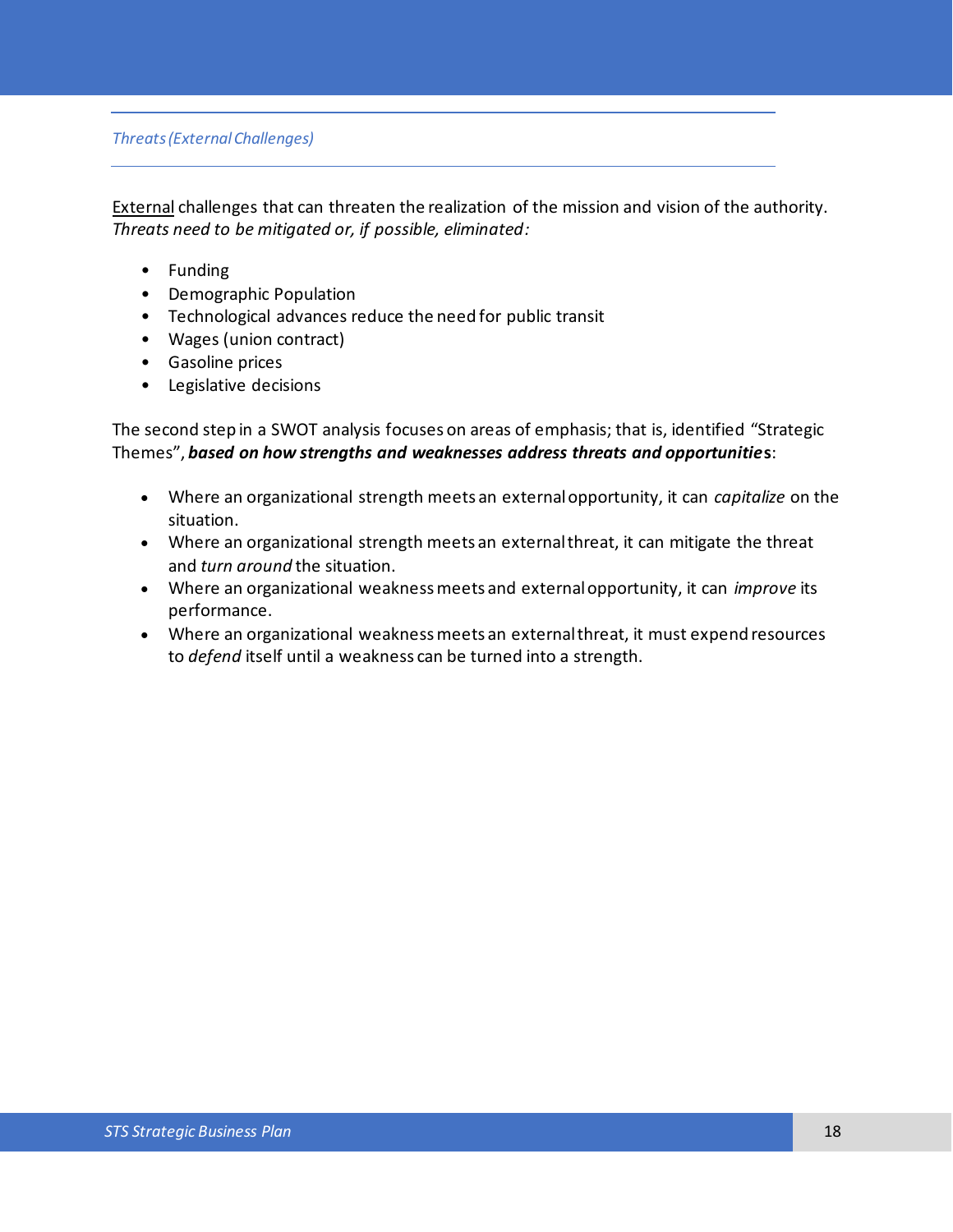# Strategic Themes and Formulating Goals

The following strategic themes were more prevalent during the planning sessions and SWOT analysis:

- COVID-19 had a major impact on service and ridership, and STS hopes for a turnaround.
- Driver recruitment and training should be emphasized to improve performance.
- STS needs a succession plan for managers to take over after several retirements.
- A greater perception of service quality is needed.
- STS's image to customers and the community needs improvement; surveys could be a helpful tool.
- Measuring effectiveness and improving efficiency are both needed to help STS reach its operational goals.
- Performance tracking data should be defined and regularly reported.
- Continual and streamlined recruitment is important to service continuity.
- A marketing program could shore up declining ridership.
- Implementing technology will continue to be a key part of improving performance.
- Revenue/fare elasticity could be evaluated to improve ridership and reduce costs.
- Key Performance Metrics (KPIs) should be implemented.

STS requires the workforce, operations, financial, and customer resources necessary to achieve its goals in the market. Moreover, decisions in each of these areas should support and align with goals and objectives in all other areas. Failure to align workforce, operations, financial, and customer planning is a common reason that strategic business plans fail.

This approach includes goal development in four areas:

- 1. Customer (Consumers and Markets)
- 2. Financial (Revenue and Funding)
- 3. Operations (Systems and Processes)
- 4. Workforce (People and Resources)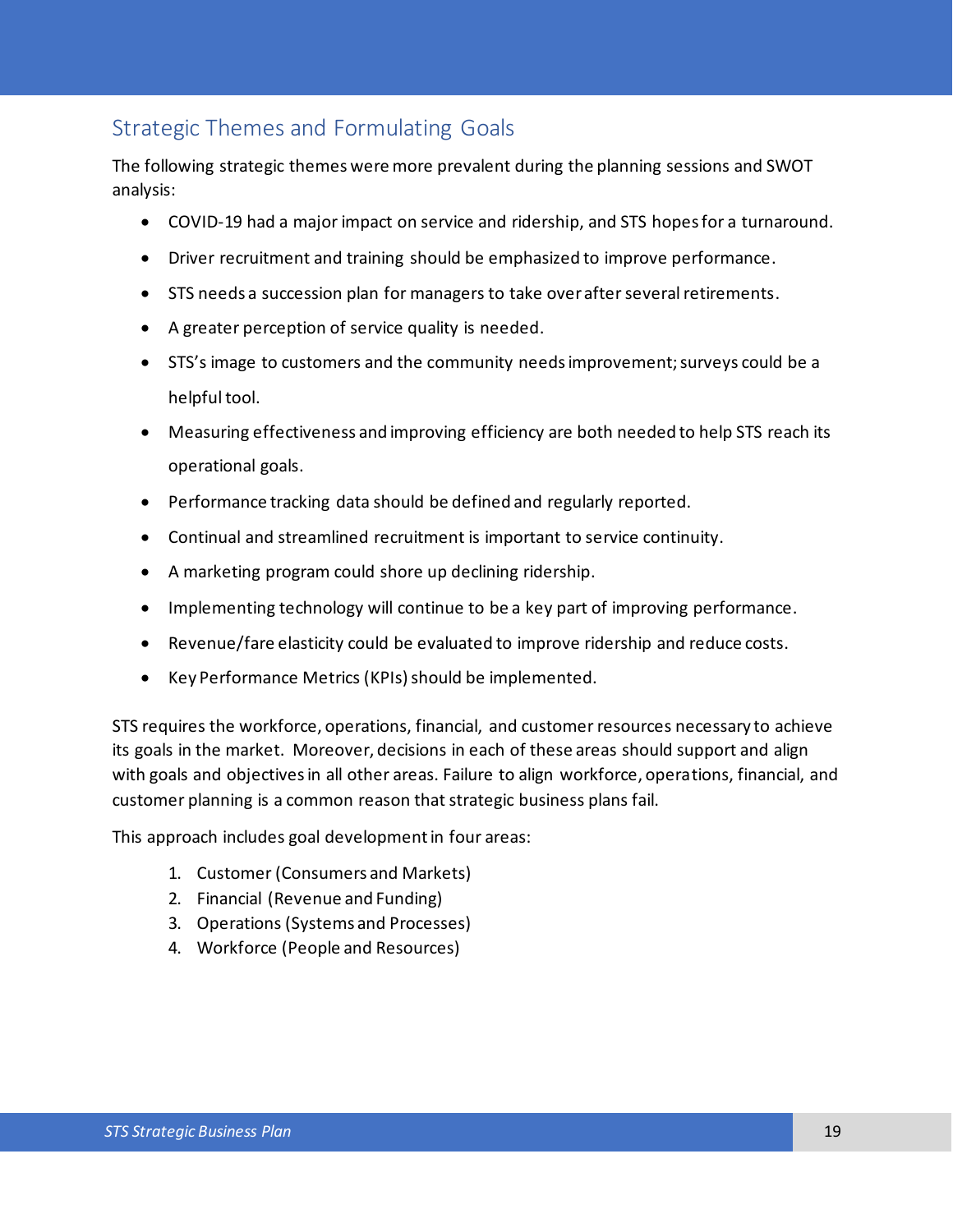Supporting the Customer Goals, the Financial Goals provide a path to funding customer and market outcomes. This includes goals both in productivity and revenue as well as seeking financial support for the operations and workforce initiatives necessary to achieve Customer Goals.

Operations Goals identify the key areas STS will focus on to support its mission of providing safe, dependable, and cost-effective transportation. STS' leadership team has actively engaged in strategies and tactics to adjust to its rapidly changing environment over the past two years. STS had identified a desire to formulize its approaches to using performance information to guide the organization.

Workforce Goals support all other endeavors. Staff members identified the STS workforce as a "strength" in terms of the quality of its people. However, a significant organizational weakness is a lack of people in key functions. An opportunity exists to align talent with current and future needs. STS will first need to address its Workforce Goals to have the necessary resources to address operations, financial, and customer goals.



These goals can help focus the areas where STS intends to make major improvements and are included in strategic goal development in conjunction with the SWOT Analysis.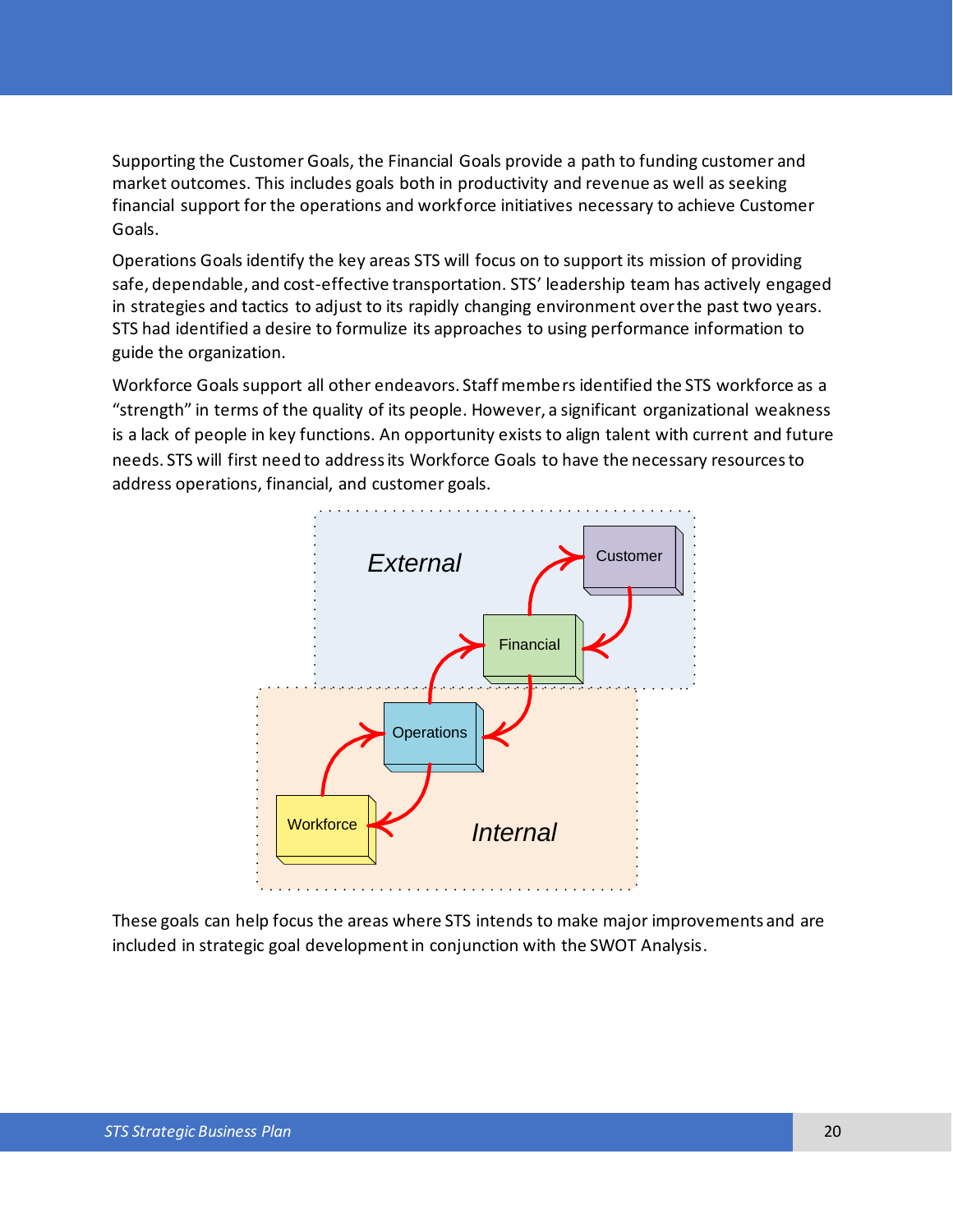# <span id="page-21-0"></span>Strategic Goals and Objectives

Strategic Goals represent the primary areas of work for the organization over the next three to five years. Goals are specific enough to be measured but broad enough to stretch the organization to achieve better results. Goals must support the STS mission and advance the organization towards achieving the vision that was set at the beginning of the strategic planning process.

Each goal consists of objectives or strategic actions, small steps that must be taken to achieve the goal identified. Objectives are assigned to specific staff members who are responsible for managing their completion. Goals were created to advance each of the four organizational perspectives and to address the themes developed through the situational and SWOT analysis. The goals are identified on the following pages.

## <span id="page-21-1"></span>**Workforce**

Workforce Goals support all agency endeavors and focus on the most basic resource of the agency: its people. An opportunity exists in these goals to align talent with current and future needs.

The workforce goals are:

| <b>Goal W-1:</b> Maintain organizational training for drivers and staff |                                       |                                              |  |  |
|-------------------------------------------------------------------------|---------------------------------------|----------------------------------------------|--|--|
| <b>Objectives</b>                                                       | <b>Output/Measure</b>                 | Responsibility/<br><b>Timeframe</b>          |  |  |
| 1. Develop cross-training program                                       | Documented cross-<br>training program | <b>Executive Director</b><br>(December 2021) |  |  |

| <b>Goal W-2: Develop management succession plan</b> |                                                              |                                          |  |  |
|-----------------------------------------------------|--------------------------------------------------------------|------------------------------------------|--|--|
| <b>Objectives</b>                                   | Responsibility/<br><b>Output/Measure</b><br><b>Timeframe</b> |                                          |  |  |
| 1. Develop Succession Plan                          | Board approved<br><b>Succession Plan</b>                     | <b>Executive Director</b><br>(June 2022) |  |  |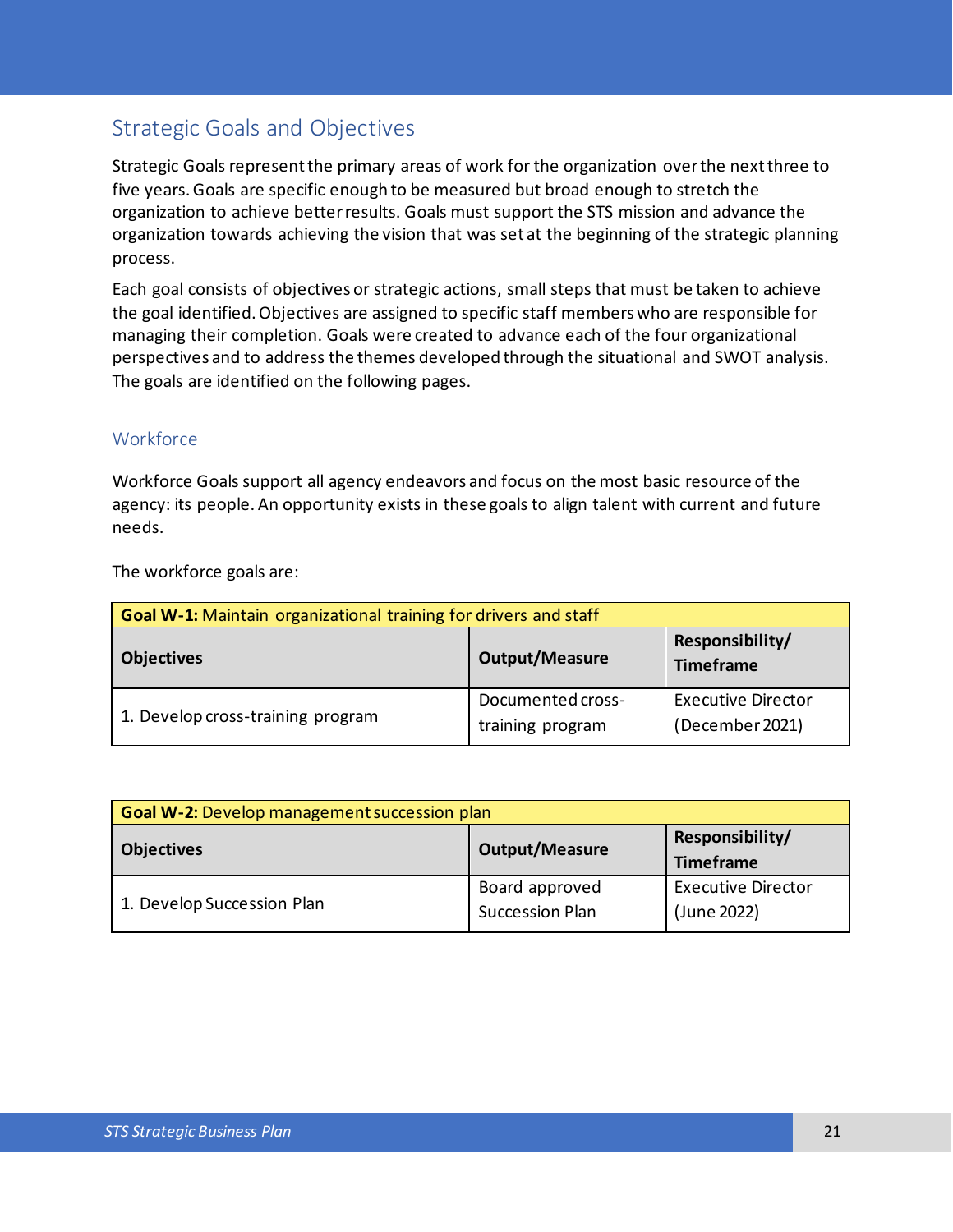| <b>Goal W-3:</b> Ensure proper/enough talent in all positions |                       |                                     |  |  |
|---------------------------------------------------------------|-----------------------|-------------------------------------|--|--|
| <b>Objectives</b>                                             | <b>Output/Measure</b> | Responsibility/<br><b>Timeframe</b> |  |  |
| 1. Recruit part-time drivers (3-4)                            | Drivers hired         | (ongoing)                           |  |  |
| 2. Regularly evaluate driver status                           | Driver status review  | Director of<br>Operations (ongoing) |  |  |

| Goal W-4: Maintain employee performance                  |                                                                   |                                                                      |  |  |
|----------------------------------------------------------|-------------------------------------------------------------------|----------------------------------------------------------------------|--|--|
| <b>Objectives</b>                                        | <b>Output/Measure</b>                                             | Responsibility/<br><b>Timeframe</b>                                  |  |  |
| 1. Continue/maintain annual driver<br>performance review | Annual Performance<br>Review                                      | Safety and<br>Operations<br>Supervisor (annually,<br>October)        |  |  |
| 2. Initiate annual staff performance review              | Develop Annual Staff<br><b>Review Process</b>                     | Non-union,<br>Administrative,<br>Maintenance<br>(annually, November) |  |  |
| 3. Annual executive director performance<br>review       | Board Approved<br><b>Executive Director</b><br>performance review | <b>Board of Directors</b><br>(annually, November)                    |  |  |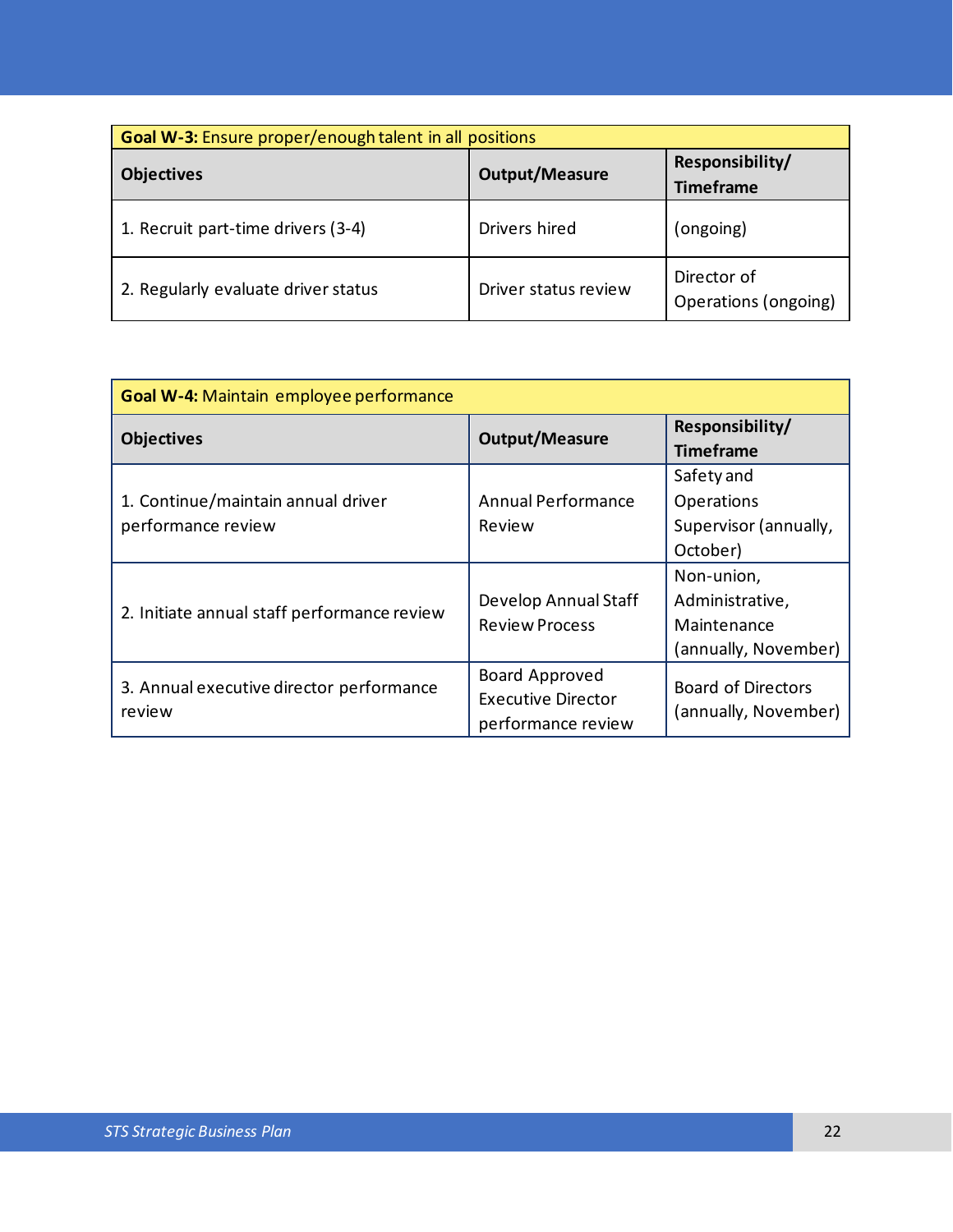## **Operations**

Operations Goals identify the key areas STS will focus on to support its mission of providing safe, dependable, and cost-effective transportation. STS had identified a desire to formulize its approaches to using performance information to guide the organization.

The primary operations goal is:

| Goal: Improve system-wide performance                 |                       |                           |  |  |
|-------------------------------------------------------|-----------------------|---------------------------|--|--|
|                                                       |                       | Responsibility/           |  |  |
| <b>Objectives</b>                                     | <b>Output/Measure</b> | <b>Timeframe</b>          |  |  |
|                                                       |                       | Director of               |  |  |
| 1. Review/adjust current fixed routes                 | Finalize fixed route  | Operations (annually,     |  |  |
|                                                       | service changes       | November-                 |  |  |
|                                                       |                       | December)                 |  |  |
| 2. Review/adjust shared-ride service plan             |                       | Director of               |  |  |
|                                                       | Finalize shared ride  | Operations (annually,     |  |  |
|                                                       | service changes       | November-                 |  |  |
|                                                       |                       | December)                 |  |  |
| 3. Identify STS Key Performance Indicators<br>(KPI's) | Identify and approved | <b>Executive Director</b> |  |  |
|                                                       | by Board              | (annually)                |  |  |
| 4. Review STS KPI's                                   | Regular monthly KPI   | Director of               |  |  |
|                                                       | status report         | Operations (monthly)      |  |  |
|                                                       |                       |                           |  |  |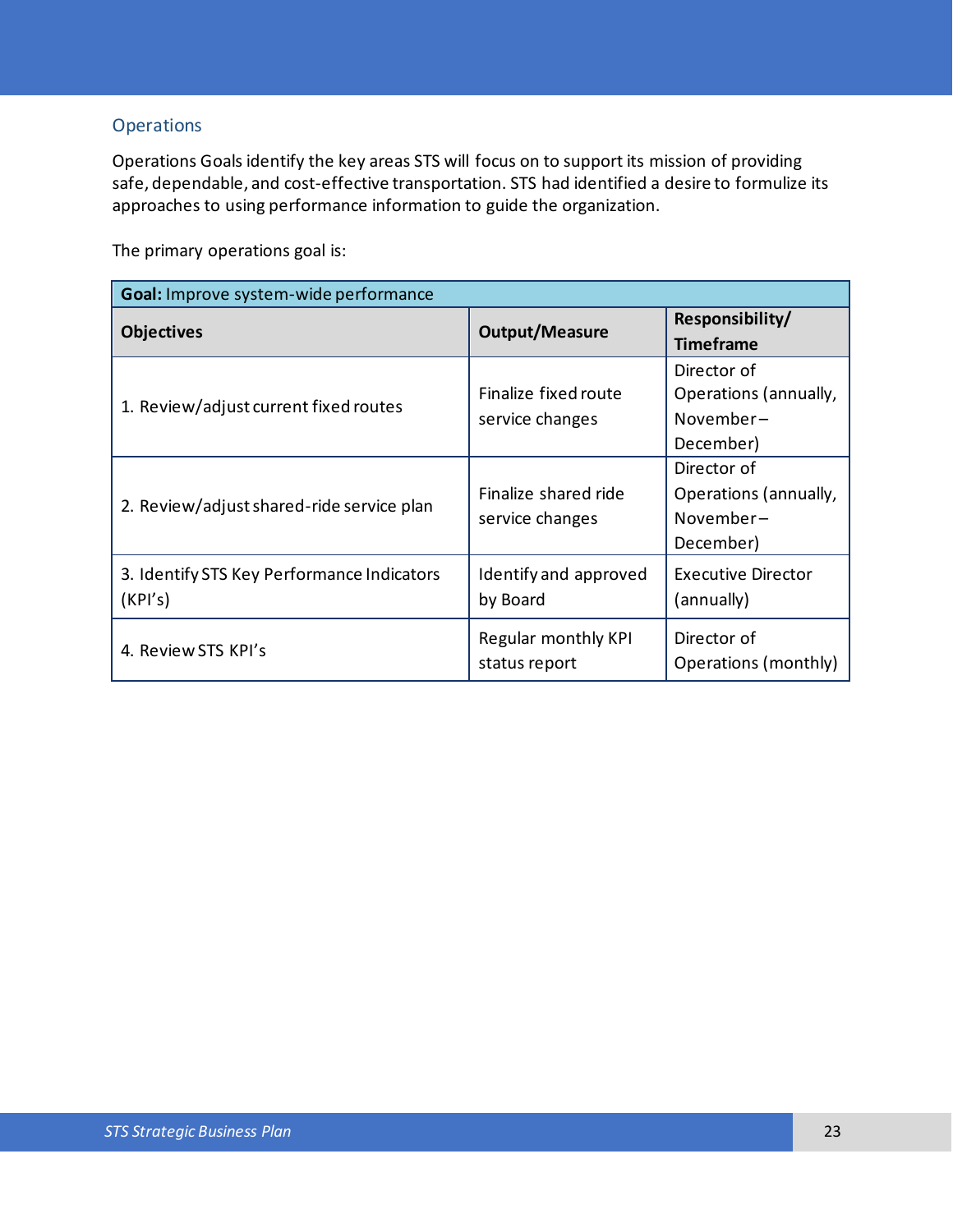## Financial

Financial Goals provide a path to funding customer and market outcomes. This includes goals both in productivity and revenue as well as seeking financial support for the operations and workforce initiatives necessary to achieve Customer Goals.

The primary financial goal is:

| Goal: Ensure/maintain fiscal sustainability               |                                           |                                              |  |  |
|-----------------------------------------------------------|-------------------------------------------|----------------------------------------------|--|--|
| <b>Objectives</b>                                         | <b>Output/Measure</b>                     | Responsibility/<br><b>Timeframe</b>          |  |  |
| 1. Contain cost-growth to less than 4% year-<br>over-year | Monthly revenue and<br>expense KPI report | <b>Finance Director</b><br>(monthly)         |  |  |
| 2. Explore new non-public revenue streams                 | New revenue streams<br>identified         | <b>Finance Director</b><br>(quarterly)       |  |  |
| 3. Develop balanced budget                                | Completed annual<br>balanced budget       | <b>Finance Director</b><br>(April, annually) |  |  |

### Customer

Customer Goals reflect outcomes that will drive long-term sustainability in the marketplace and support a customer-centric culture. STS Customer Goals focus on determining customer needs and expectations and identifying and engaging stakeholders and new markets.

The primary customer goal is:

| Goal: Restore pre-COVID-19 ridership levels                                                                                           |                                                               |                                              |  |  |
|---------------------------------------------------------------------------------------------------------------------------------------|---------------------------------------------------------------|----------------------------------------------|--|--|
| <b>Objectives</b>                                                                                                                     | <b>Output/Measure</b>                                         | Responsibility/<br><b>Timeframe</b>          |  |  |
| 1. Re-evaluate customers' and potential<br>riders' needs<br>Outreach (ongoing)<br>Use BPT survey (annual)<br>Conduct non-rider survey | Semi-annual customer<br>survey completed                      | Marketing<br>Coordinator                     |  |  |
| 2. Identify / Evaluate / Change potential STS<br>riders' perception                                                                   | Semi-annual customer<br>survey completed                      | Marketing<br>Committee<br>(September)        |  |  |
| 3. Define on-time performance                                                                                                         | On-time performance<br>measure defined with<br>Board approval | <b>Executive Director</b><br>(December 2021) |  |  |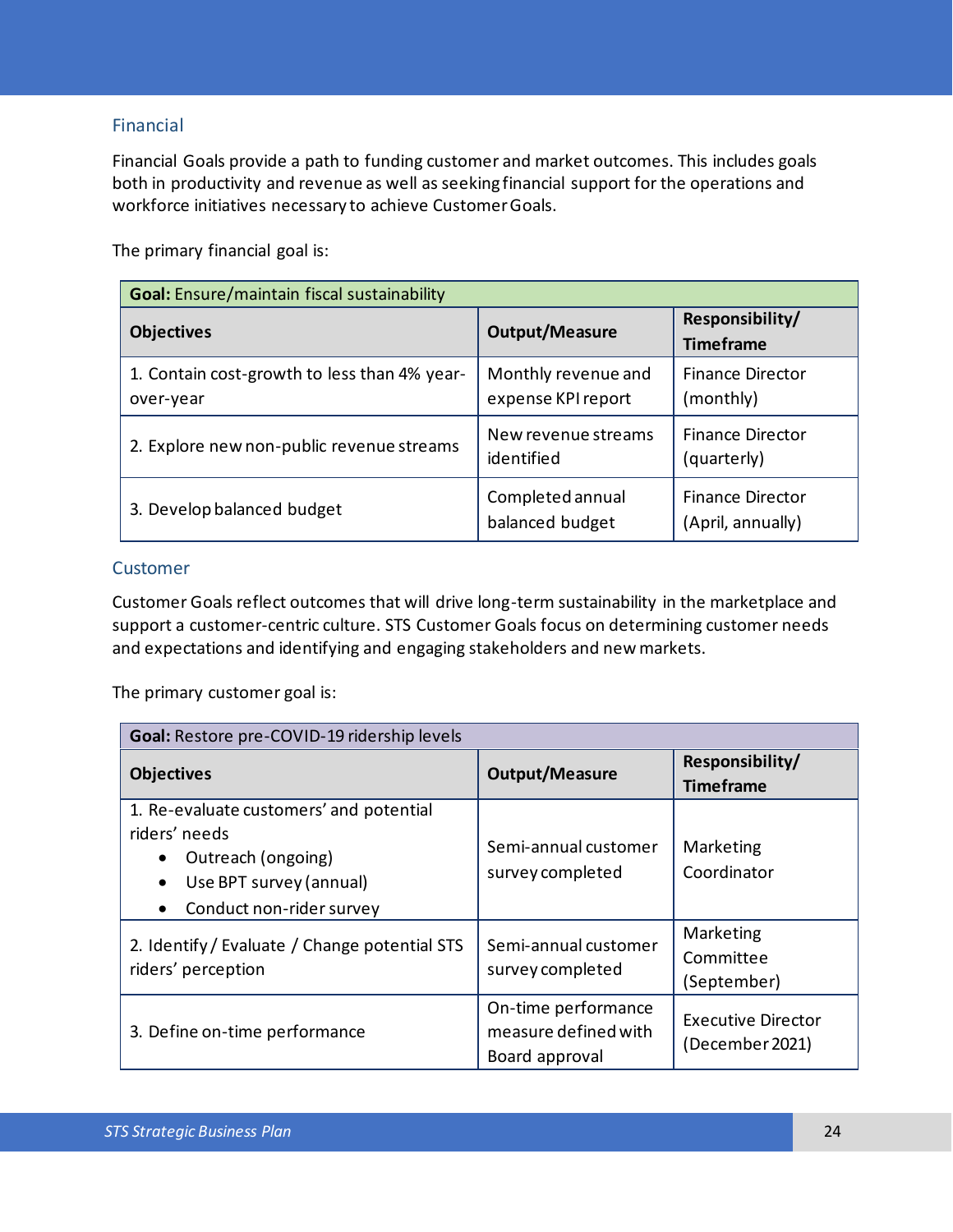# <span id="page-25-0"></span>Key Performance Indicators (KPI's)

Performance measures serve two purposes in planning and managing strategy:

#### **Clarify the completion of the goals and objectives.**

In communicating strategic goals to the workforce and stakeholder groups, performance measures help to clarify the intent of each goal and objective by evidence of achieving the goals.

#### **Monitor performance of the agency.**

In measuring performance, data is collected and analyzed that indicates how well the organization is performing in achieving its strategic goals (desired outcomes).

### <span id="page-25-1"></span>KPI's Chosen by STS

- 1. On-time performance
	- Performance measure needs defined
	- Uses Avail system as basis
	- Lot of stops are "will call"/request stops
	- Different routes have different on-time performance results
- 2. Total senior ridership change over time
- 3. Administrative expenses v. total expenses
- 4. Change in total ridership (fixed and shared route, separately)
- 5. Change  $(+/-)$  shared ride and fixed route ridership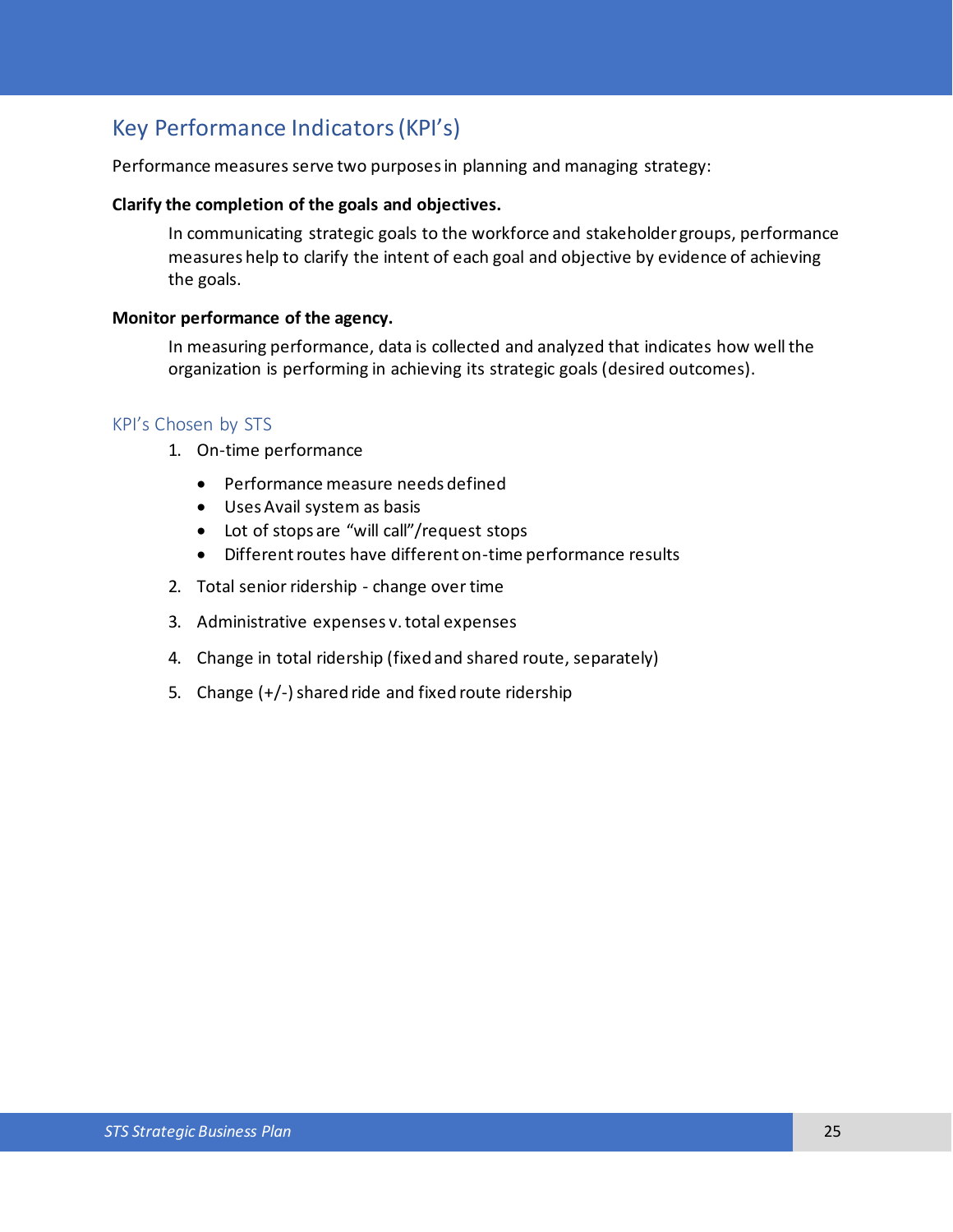# <span id="page-26-0"></span>Appendix A: PennDOT Action Plan

| PART 1- ACTIONS TO INCREASE PASSENGERS / REVENUE HOUR                                                                                                                                                                                                                 |                                                                                                                                                      |                                                      |                                                      |  |
|-----------------------------------------------------------------------------------------------------------------------------------------------------------------------------------------------------------------------------------------------------------------------|------------------------------------------------------------------------------------------------------------------------------------------------------|------------------------------------------------------|------------------------------------------------------|--|
| <b>Recommendation</b>                                                                                                                                                                                                                                                 | <b>STS Action</b>                                                                                                                                    | <b>Estimated</b><br><b>Initiation</b><br><b>Date</b> | <b>Estimated</b><br><b>Completion</b><br><b>Date</b> |  |
| 1. Develop a strategic business plan to guide service<br>improvements and prioritize investments.                                                                                                                                                                     | With Board and BPT approval STS plans<br>to produce an SBP to address many of<br>the actions identified in the Act 44<br>performance Review of 2020. |                                                      |                                                      |  |
| 2. Develop a TDP to assess existing service for<br>opportunities for improvement that align with the<br>goals of the strategic plan.                                                                                                                                  | Include in SBP                                                                                                                                       |                                                      |                                                      |  |
| 3. Develop a service standards policy that formalizes<br>the use of KPIs to identify high performing routes,<br>underperforming routes, and when service<br>adjustments (as a result of low ridership, on-time<br>performance, or cost recovery) should be initiated. | Include in SBP                                                                                                                                       |                                                      |                                                      |  |
| 4. Develop systemwide and route-based on-time<br>performance goals; reevaluate existing time points<br>for opportunities to improve schedule adherence.                                                                                                               | Included in SBP with the aid of Avail<br>reports generated from newly<br>implemented FRITS software.                                                 |                                                      |                                                      |  |
|                                                                                                                                                                                                                                                                       | PART 2 - ACTIONS TO INCREASE OPERATING REVENUE / REVENUE HOUR                                                                                        |                                                      |                                                      |  |
| Recommendation                                                                                                                                                                                                                                                        | <b>STS Action</b>                                                                                                                                    | <b>Estimated</b><br><b>Initiation</b><br><b>Date</b> | <b>Estimated</b><br><b>Completion</b><br><b>Date</b> |  |
| 1. Coordinate with the Northeastern Pennsylvania<br>Alliance (NEPA) to design and implement a non-rider<br>survey.                                                                                                                                                    | STS is currently working with Data<br>Centric to introduce a Shared-Ride<br>Survey to ridership.                                                     |                                                      |                                                      |  |
| PART 3- ACTIONS TO REDUCE OR CONTAIN OPERATING COST / REVENUE HOUR                                                                                                                                                                                                    |                                                                                                                                                      |                                                      |                                                      |  |
| Recommendation                                                                                                                                                                                                                                                        | <b>STS Action</b>                                                                                                                                    | <b>Estimated</b><br><b>Initiation</b><br><b>Date</b> | <b>Estimated</b><br><b>Completion</b><br><b>Date</b> |  |
| 1. Identify cost drivers and implement cost control<br>measures to ensure long-term fiscal sustainability.                                                                                                                                                            | Include in SBP                                                                                                                                       |                                                      |                                                      |  |
| 2. Review peer agencies that experienced high health<br>care costs and identify best practices for cost<br>containment.                                                                                                                                               | Dave Bekisz, John Consugar, and<br>Rhonda Lomas to head a committee to<br>research options for health care.                                          |                                                      |                                                      |  |
| <b>PART 4 - OTHER ACTIONS TO IMPROVE OVERALL PERFORMANCE</b>                                                                                                                                                                                                          |                                                                                                                                                      |                                                      |                                                      |  |
| Recommendation                                                                                                                                                                                                                                                        | <b>STS Action</b>                                                                                                                                    | <b>Estimated</b><br><b>Initiation</b><br><b>Date</b> | <b>Estimated</b><br><b>Completion</b><br><b>Date</b> |  |
| 1. Develop an annual review process that assesses<br>agency performance from the prior year and clearly<br>identifies goals for the coming year.                                                                                                                      | SBP will give the Board information to<br>create a review process.                                                                                   |                                                      |                                                      |  |
| 2. Assess prior year performance for management<br>staff and identifies goals for the coming year.                                                                                                                                                                    | With the aid of the SBP management<br>will work with HR to create goals.                                                                             |                                                      |                                                      |  |